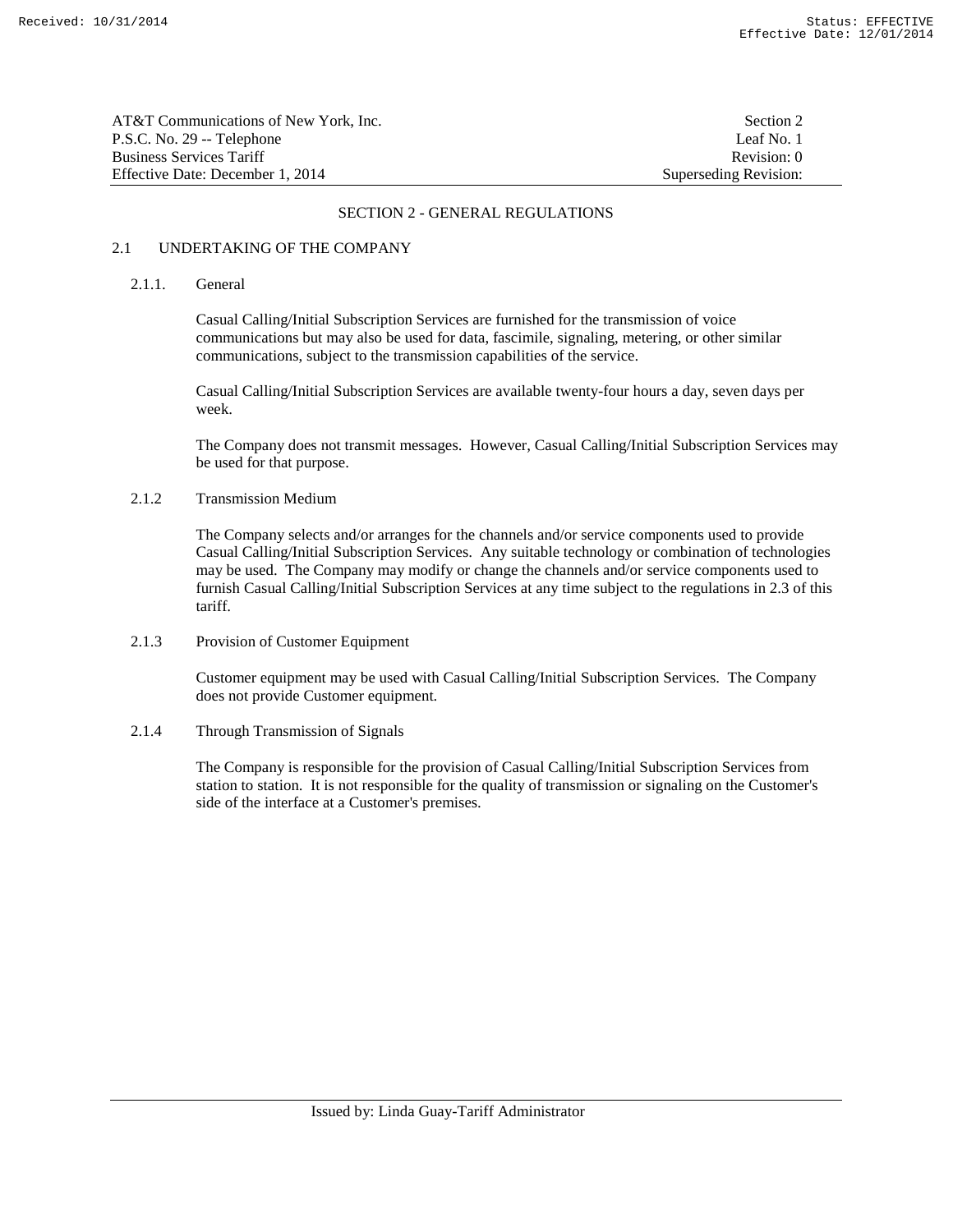AT&T Communications of New York, Inc. Section 2 P.S.C. No. 29 -- Telephone Leaf No. 2 Business Services Tariff **Revision:** 0 Effective Date: December 1, 2014 Superseding Revision:

#### SECTION 2 - GENERAL REGULATIONS

## 2.1 UNDERTAKING OF THE COMPANY (continued)

### 2.1.5 Availability of Casual Calling/Initial Subscription Services

- A. Availability
	- 1. Service will be provided where facilities and billing capability are available.
	- 2. Service is furnished subject to the availability of the service components required. The Company will determine which of those components shall be used and make modifications to those components at its option. Service components shall include, but not be limited to, the existence of access and/or billing arrangements on an originating and/or terminating basis. In the absence of access arrangements between the Company and the access provider at a particular Station, a Customer may be unable to place calls from or to the affected Station.
- B. Restoration of Service

 The use and restoration of Casual Calling/Initial Subscription Services will be in accordance with Part 64, Subpart D, of the Federal Communications Commission's Rules and Regulations.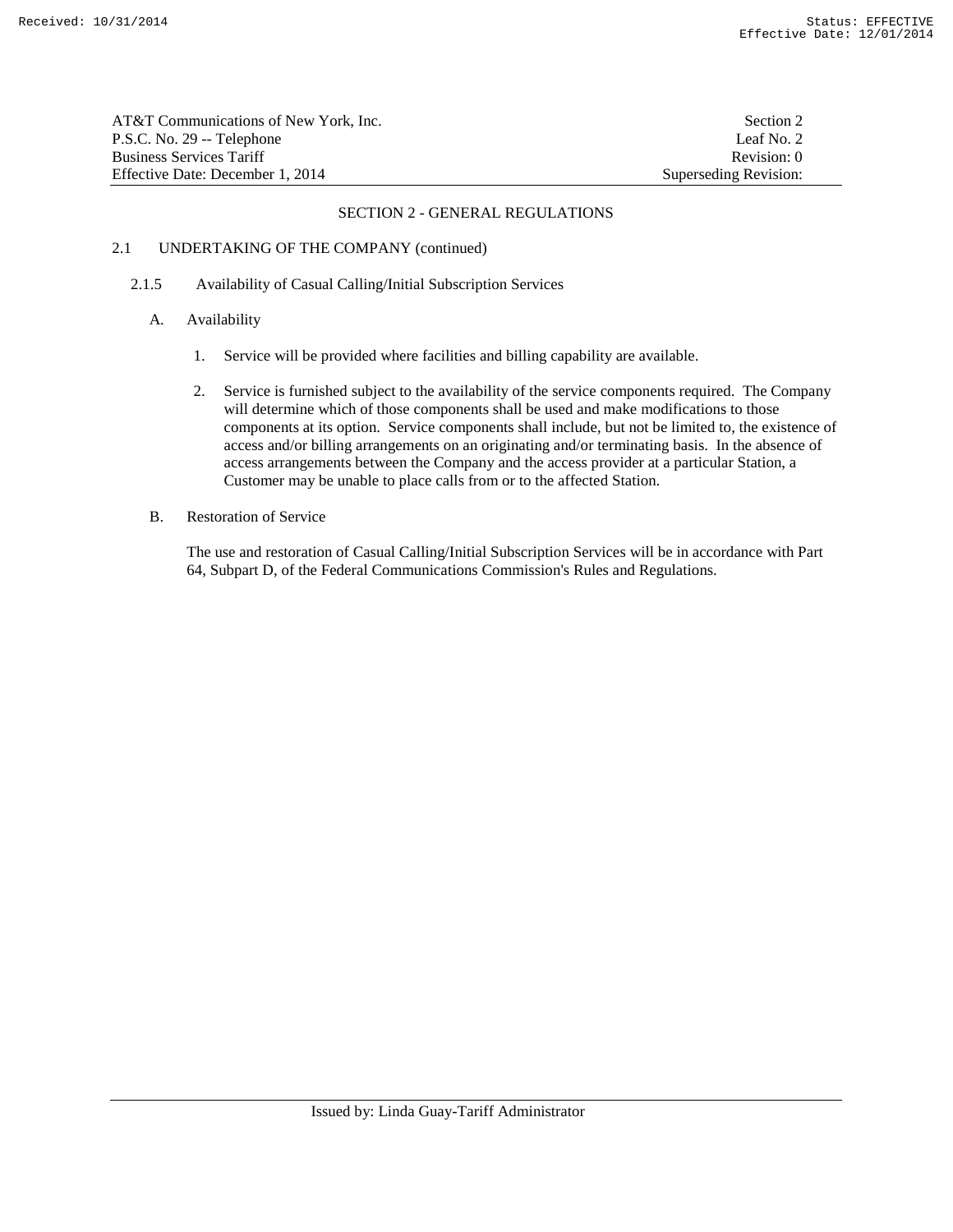| AT&T Communications of New York. Inc. | Section 2             |
|---------------------------------------|-----------------------|
| P.S.C. No. 29 -- Telephone            | Leaf No. 3            |
| Business Services Tariff              | Revision: 0           |
| Effective Date: December 1, 2014      | Superseding Revision: |

## 2.2 USE

### 2.2.1 General

 Casual Calling/Initial Subscription Services may be used for any lawful purpose consistent with the transmission and switching parameters of the telecommunications network. Casual Calling/Initial Subscription Services are furnished for use by the Customer but may be used by others when so authorized by the Customer.

2.2.2 Abuse

 The abuse of Casual Calling/Initial Subscription Services is prohibited. The following activities constitute abuse:

- A. Using Casual Calling/Initial Subscription Services to make calls which might reasonably be expected to frighten, abuse, torment, or harass another, or
- B. Using Casual Calling/Initial Subscription Services in such a way that it interferes unreasonably with the use of other Company services.

### 2.2.3 Fraudulent Use

 The fraudulent use of, or the intended or attempted fraudulent use of, Casual Calling/Initial Subscription Services is prohibited. The following activities constitute fraudulent use:

- A. Using Casual Calling/Initial Subscription Services to transmit a message, locate a person, or otherwise give or obtain information, without payment for the service,
- B. Using or attempting to use Casual Calling/Initial Subscription Services with the intent to avoid the payment, either in whole or in part, of the tariffed charges for the service by:
	- 1. Rearranging, tampering with, or making connections not authorized by this tariff to any service components used to furnish Casual Calling/Initial Subscription Services, or,
	- 2. Using fraudulent means or devices, tricks, schemes, false or invalid numbers, false credit devices, or electronic devices.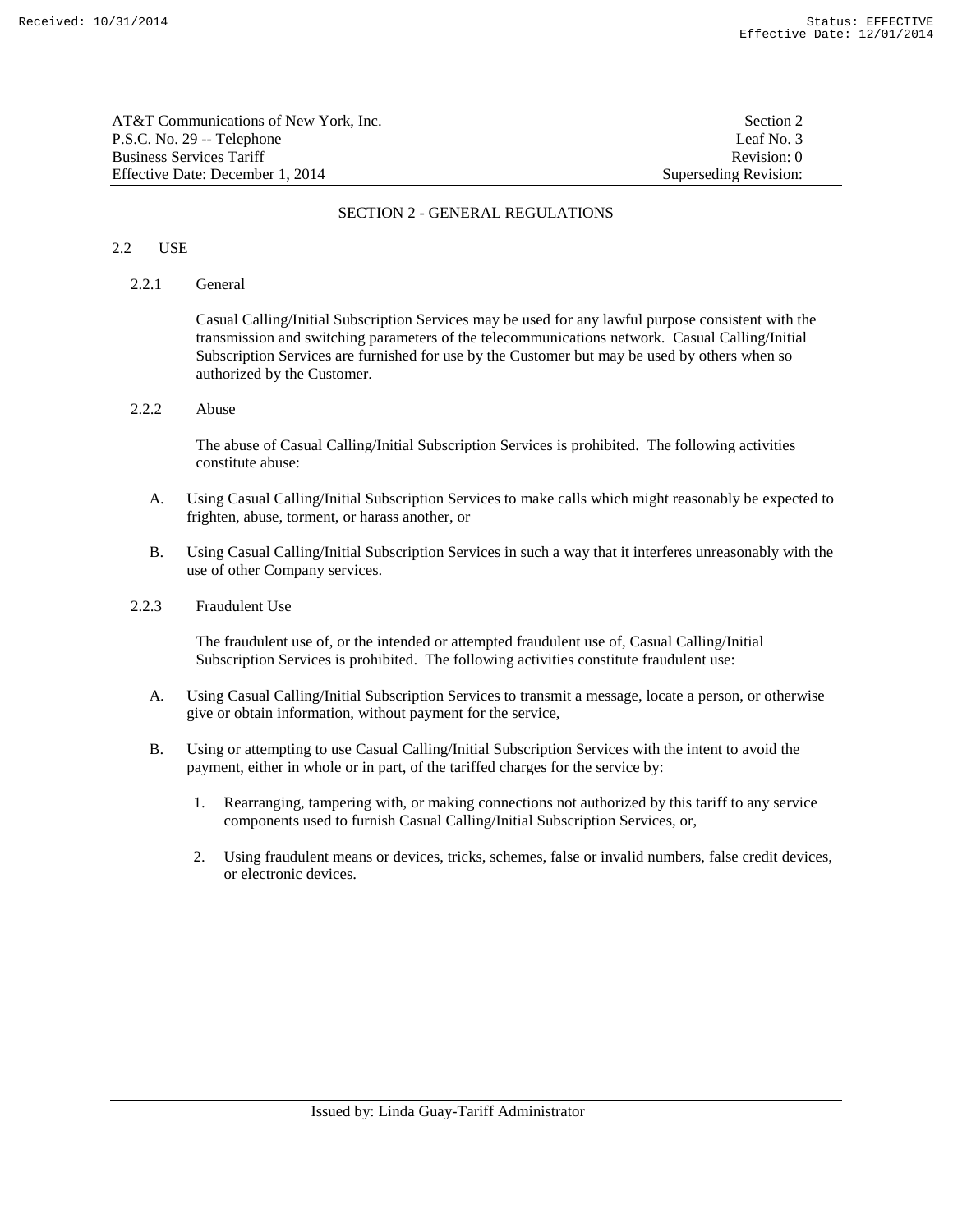| AT&T Communications of New York. Inc. | Section 2             |
|---------------------------------------|-----------------------|
| P.S.C. No. 29 -- Telephone            | Leaf No. 4            |
| Business Services Tariff              | Revision: 0           |
| Effective Date: December 1. 2014      | Superseding Revision: |

### 2.3 RESPONSIBILITIES OF THE COMPANY

## 2.3.1 Liability

- A. The Company's liability, if any, for its willful misconduct is not limited by this tariff. With respect to any other claim or suit, by a Customer or by any others, for damages associated with the installation, provision, termination, maintenance, repair or restoration of Casual Calling/Initial Subscription Services, and subject to the provisions of B. through H. following, the Company's liability, if any, shall not exceed an amount equal to the initial period charge provided for under this tariff for the Casual Calling/Initial Subscription Services call for the period during which the call was affected.
- B. The Company is not liable for damages associated with service, channels, or equipment which it does not furnish.
- C. The Company is not liable for damages to a premises resulting from the furnishing of Casual Calling/Initial Subscription Services, including the installation and removal of equipment and associated wiring, unless the damage is caused by the Company's negligence.
- D. The Company shall be indemnified, defended, and held harmless by the Customer and User against all claims, losses, or damages arising from the use of Casual Calling/Initial Subscription Services furnished pursuant to this tariff, involving:
	- 1. Claims for libel, slander, invasion of privacy, or infringement of copyright arising from any communication;
	- 2. Claims for patent infringement arising from combining or using Casual Calling/Initial Subscription Services furnished by the Company in connection with facilities or equipment furnished by others; or
	- 3. All other claims arising out of any act or omission of others relating to Casual Calling/Initial Subscription Services provided pursuant to this tariff.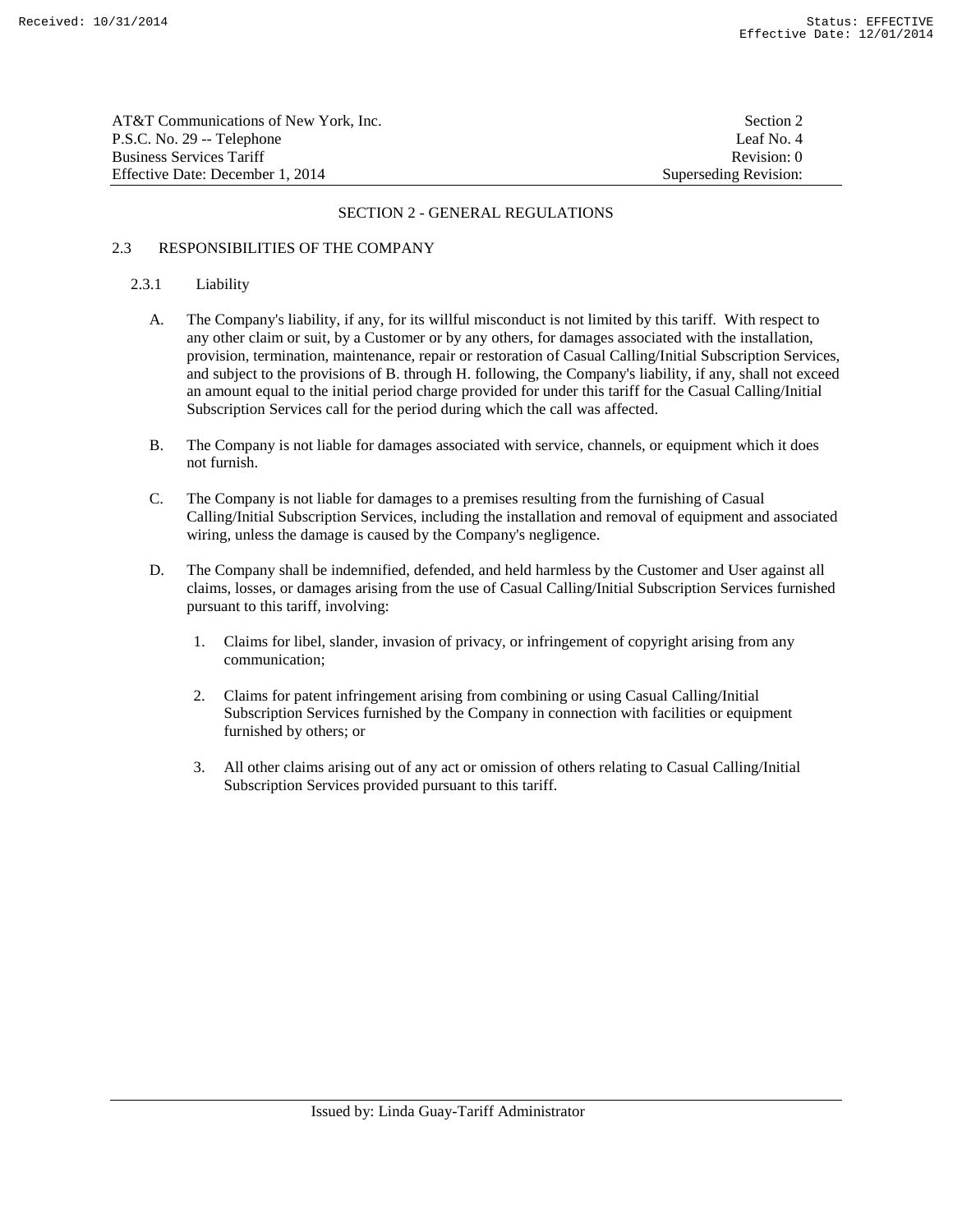| AT&T Communications of New York, Inc. | Section 2             |
|---------------------------------------|-----------------------|
| P.S.C. No. 29 -- Telephone            | Leaf No. 5            |
| <b>Business Services Tariff</b>       | Revision: 0           |
| Effective Date: December 1, 2014      | Superseding Revision: |

### 2.3 RESPONSIBILITIES OF THE COMPANY (continued)

## 2.3.1 Liability (continued)

- E. The Company does not guarantee or make any warranty with respect to Casual Calling/Initial Subscription Services when used in an explosive atmosphere. The Company shall be indemnified, defended, and held harmless by the Customer and User against all claims, losses or damages by any person relating to Casual Calling/Initial Subscription Services provided pursuant to this tariff when used in an explosive atmosphere.
- F. No license under patents (other than the limited license to use) is granted by the Company or shall be implied or arise by estoppel, with respect to any service offered under this tariff. The Company will defend the Customer and User against claims of patent infringement arising solely from the use by the Customer or User of Casual Calling/Initial Subscription Services offered under this tariff and will indemnify such Customer or User for any damages awarded based solely on such claims.
- G. The Company's failure to provide or maintain service under this tariff shall be excused by Labor difficulties, governmental orders, civil commotions, natural catastrophe, and other circumstances beyond the Company's reasonable control.
- H. The Company shall no be liable for errors in transmitting, translating, receiving or delivering messages by telephone, Text Telephone (TT) or any other instrumentality over the facilities of the Company, connecting utilities or through a Telecommunications Relay Service (TRS) center.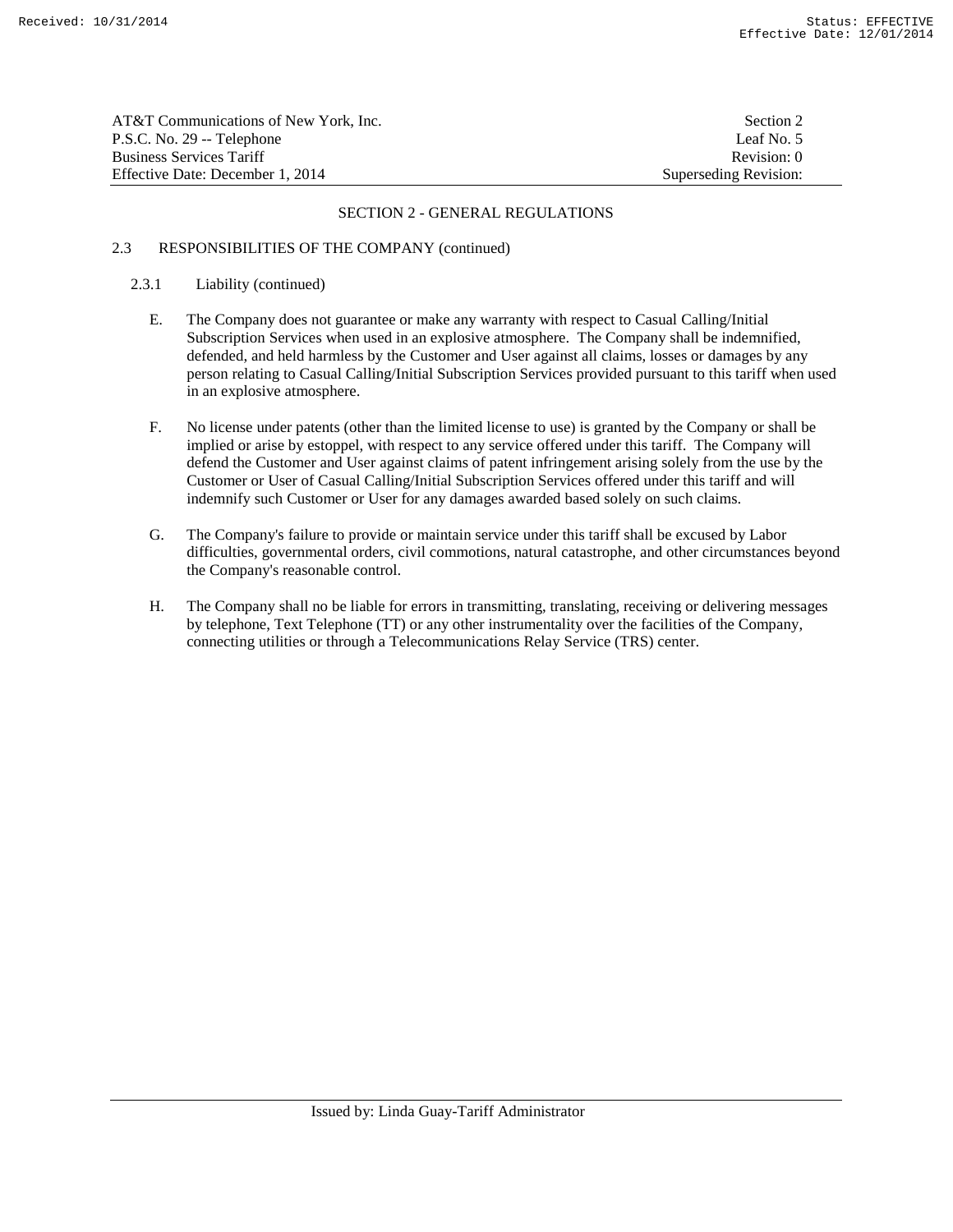| AT&T Communications of New York, Inc. | Section 2             |
|---------------------------------------|-----------------------|
| P.S.C. No. 29 -- Telephone            | Leaf No. 6            |
| <b>Business Services Tariff</b>       | Revision: 0           |
| Effective Date: December 1. 2014      | Superseding Revision: |

### 2.4 RESPONSIBILITIES OF THE CUSTOMER

### 2.4.1 General

 The Customer's general responsibilities are described in this section. When Customer equipment or a Customer-provided communications system is connected to Casual Calling/Initial Subscription Services, the Customer assumes additional responsibilities that are described in the Connections section of this tariff (see Section 2.7 of this tariff).

A. Payment of Bills and Compliance with Regulations

 The Customer is responsible for placing any necessary orders and complying with tariff regulations for Casual Calling/Initial Subscription Services and for assuring that its Users comply with tariff regulations. The Customer is also responsible for the payment of bills for Casual Calling/Initial Subscription Services. This includes payment for Casual Calling/Initial Subscription Services calls or services originated or received at the Customer's number(s).

- B. Establishing Identity
	- 1. The calling party is responsible for establishing its identity as often as necessary during the course of a call.
	- 2. The calling party assumes full responsibility for identifying the station, party, or person with whom connection is made at the called number or numbers.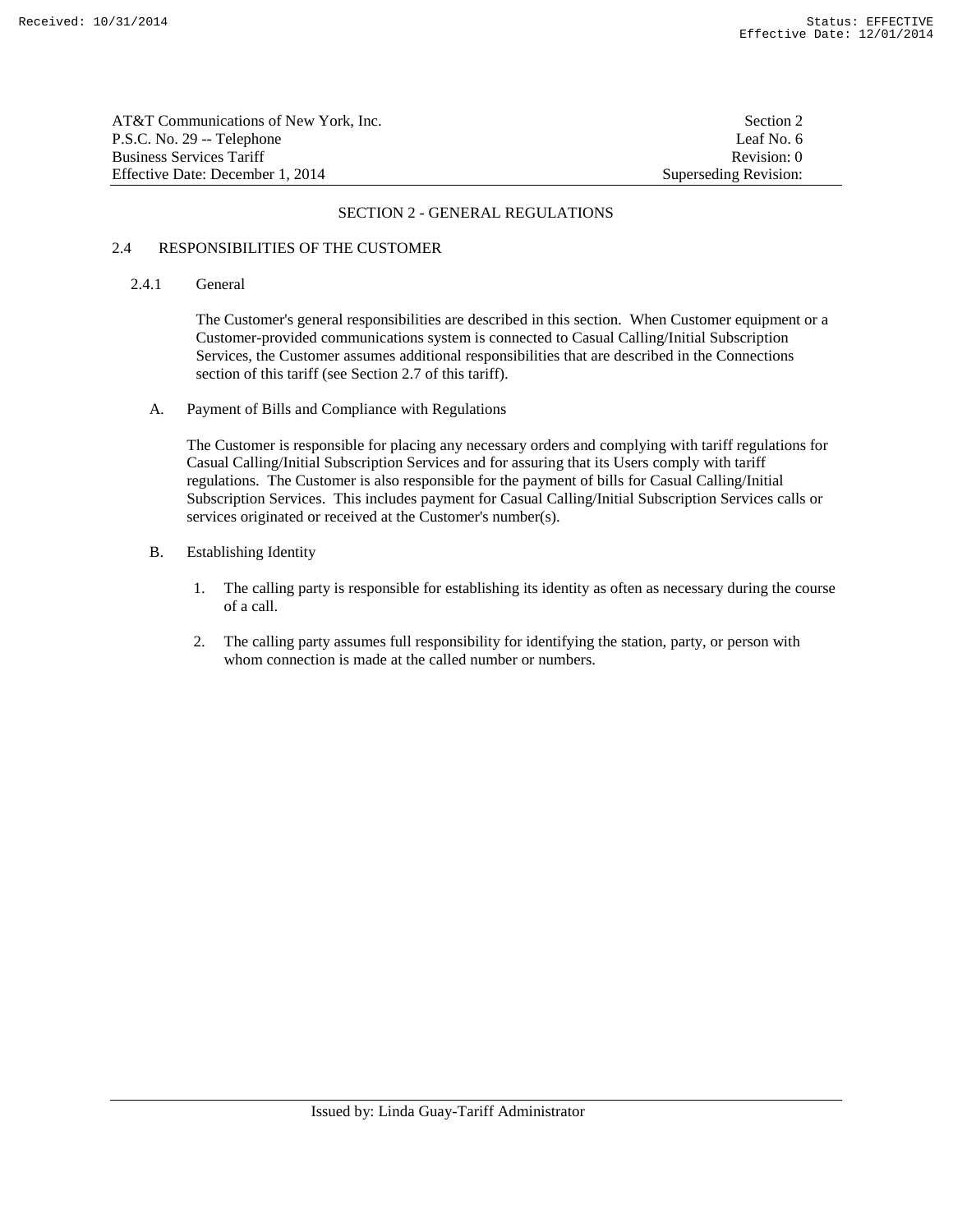| AT&T Communications of New York. Inc. | Section 2             |
|---------------------------------------|-----------------------|
| P.S.C. No. 29 -- Telephone            | Leaf No. 7            |
| Business Services Tariff              | Revision: 0           |
| Effective Date: December 1, 2014      | Superseding Revision: |

### 2.5 PAYMENTS AND CHARGES

### 2.5.1 General

The applicable rates and charges are contained in the service sections of this tariff.

### 2.5.2 Flexible Pricing

- A. Casual Calling/Initial Subscription Services rates may be reduced selectively and in varying amounts, so long as rates cover their relevant incremental costs. Casual Calling/Initial Subscription Services rates may be increased selectively in varying amounts not to exceed 50 percent per year.
- B. The Company reserves the right to change the rates as described in A. above at any time upon one day's notice to the New York State Public Service Commission by providing a revised Price List. The rates for Casual Calling/Initial Subscription Services are as shown on individual Price Lists.
- C. A change affecting the maximum level will be made in accordance with the applicable New York State Public Service Commission Rules and Regulations.
- D. Appropriate notification of changes in the rates for Casual Calling/Initial Subscription Services will be made to the Customer.

## 2.5.3 Application of Charges

 The rates and charges that are in effect in this tariff when Casual Calling/Initial Subscription Services are furnished are the rates and charges used to determine the Customer's bill.

#### 2.5.4 Payment of Charges

 Payment for Casual Calling/Initial Subscription Services is due upon presentation of the bill. Casual Calling/Initial Subscription Services may be denied for nonpayment of a bill (see Violation of Regulations, Section 2.9).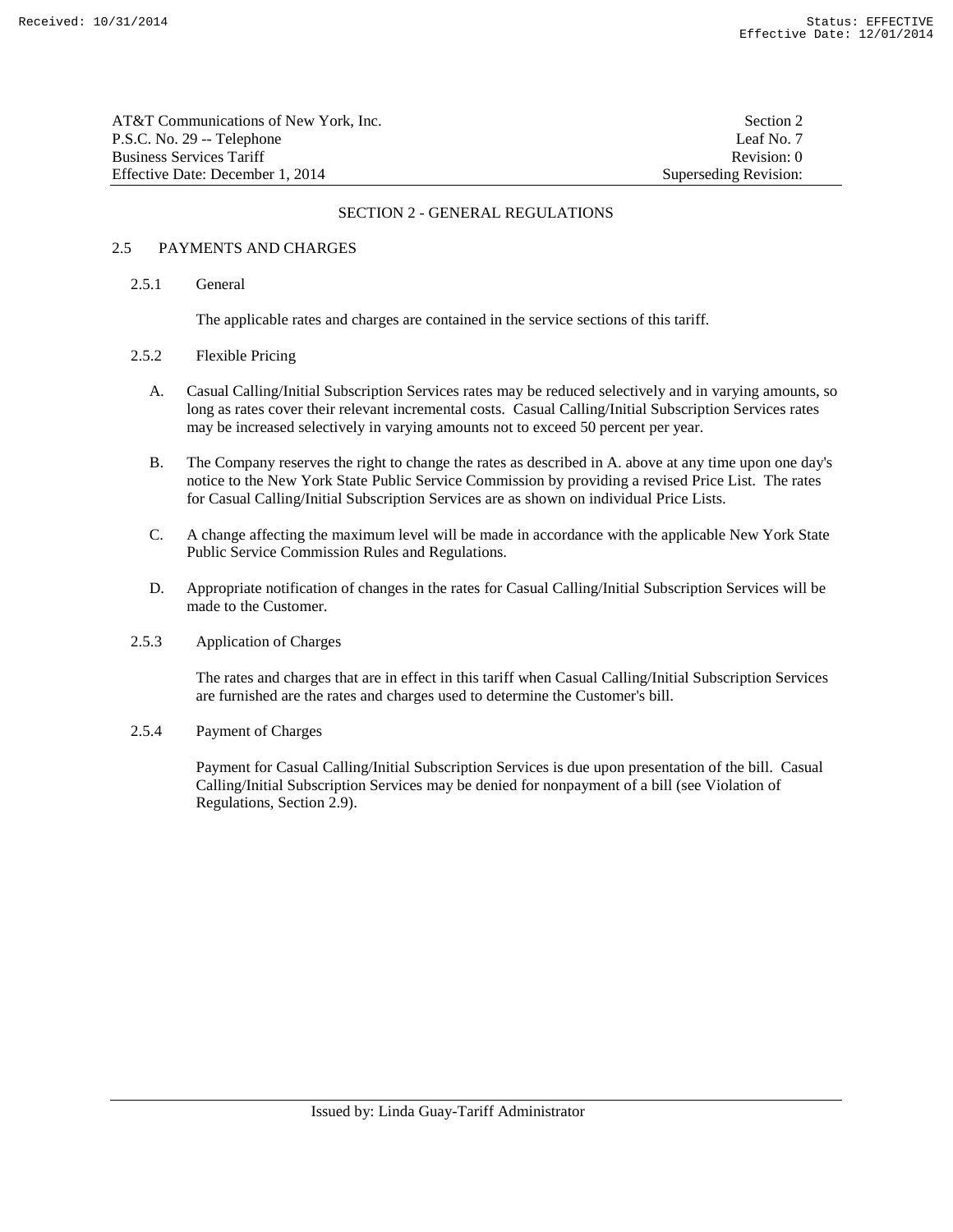| AT&T Communications of New York. Inc. | Section 2             |
|---------------------------------------|-----------------------|
| P.S.C. No. 29 -- Telephone            | Leaf No. 8            |
| <b>Business Services Tariff</b>       | Revision: 0           |
| Effective Date: December 1, 2014      | Superseding Revision: |

## 2.5 PAYMENTS AND CHARGES (continued)

## 2.5.5 Deposits

 Deposits held will accrue simple interest at a rate specified by the New York State Public Service Commission. In the event no such rate is set, then simple interest at the rate of up to 6% per annum shall be credited or paid to the customer while the deposit is held by the Company.

### 2.5.6 Return Check Charge

 An administrative charge is applied to the Customer's bill for each occasion that a check, bank draft or electronic funds transfer is returned for the reason of insufficient funds or no account. When a local exchange company provides the billing function on behalf of the Company, the local exchange company's return check charge applies.

|                                       | Rates      |         |
|---------------------------------------|------------|---------|
|                                       | $Minimum*$ | Maximum |
| <b>Check Return Charge (Business)</b> |            | \$15.00 |

 In the case of an error by the institution on which the check or draft is written, the charge will be waived by the Company.

See the Price List Section of this Tariff for current charge.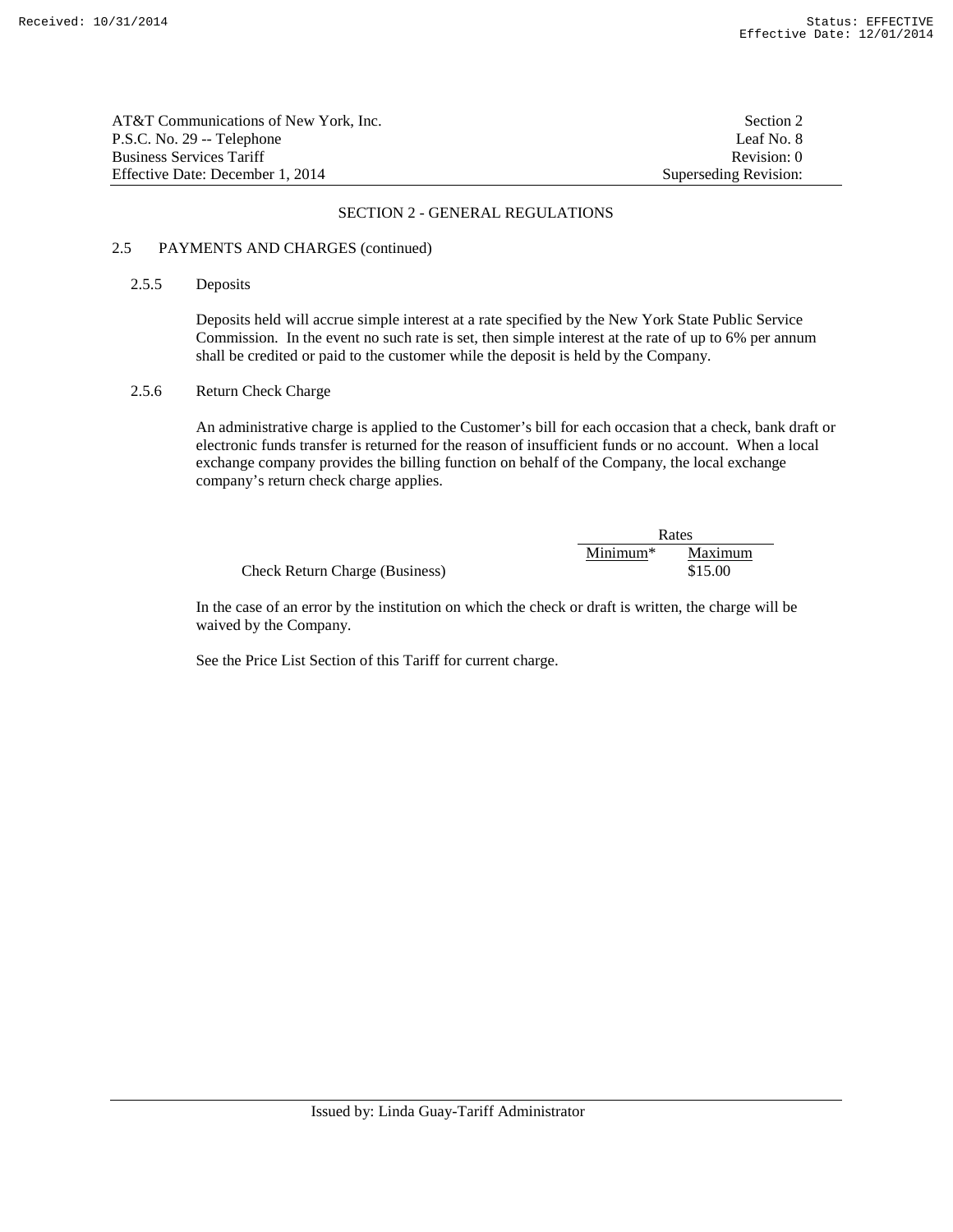| AT&T Communications of New York, Inc. | Section 2             |
|---------------------------------------|-----------------------|
| P.S.C. No. 29 -- Telephone            | Leaf No. 9            |
| <b>Business Services Tariff</b>       | Revision: 0           |
| Effective Date: December 1, 2014      | Superseding Revision: |

### 2.5 PAYMENTS AND CHARGES (continued)

2.5.7 New York Gross Receipts Surcharge\*

 A New York Gross Receipts Surcharge to recover the additional expense related to the State Gross Income and Earnings Taxes applies to usage rates and charges for all intrastate Casual Calling/Initial subscription Services calls. AT&T may elect to include surcharges on the Customer's bill.

- 2.5.8 Metropolitan Commuter Transportation District Tax Surcharge\*
	- A. As described in B. following, a surcharge to recover the additional expense related to the Temporary Metropolitan Transportation Business Tax Surcharge (MTA Tax) applies to usage rates and charges for all intrastate Casual Calling/Initial Subscription Services calls. AT&T may elect to include surcharges on the Customer's bill.
	- B. The surcharge, as specified in the Price List, is applicable to services furnished from the following counties:

| New York City Counties |                             |                           |
|------------------------|-----------------------------|---------------------------|
| <b>Bronx County</b>    | <b>Staten Island County</b> | Putnam County             |
| <b>Kings County</b>    | <b>Dutchess County</b>      | <b>Rockland County</b>    |
| New York County        | Nassau County               | <b>Suffolk County</b>     |
| Queens County          | <b>Orange County</b>        | <b>Westchester County</b> |

\* The applicable Gross Revenue Surcharge and MTA tax rates are shown in Statement Type: GRT schedule, which is attached to this tariff. Any changes to these rates will be filed on 15 days' notice to the Commission, or as directed by the Commission. Customers will be notified of any changes by bill message, bill insert or separate mailing no later than the first billing period following the date of the change. Whenever the state levies a new tax on the Company's gross revenues, repeals such a tax, or changes the rate of such a tax, the Commission may approve new surcharge factors, and the Company will file revised surcharges as directed by the Commission. These surcharges are not applicable to services provided for resale to telecommunications companies possessing Certificate of Public Convenience and Necessity from the New York State Public Service Commission, or designated as eligible for a sale-for-resale exclusion form the New York State Department of Taxation and Finance.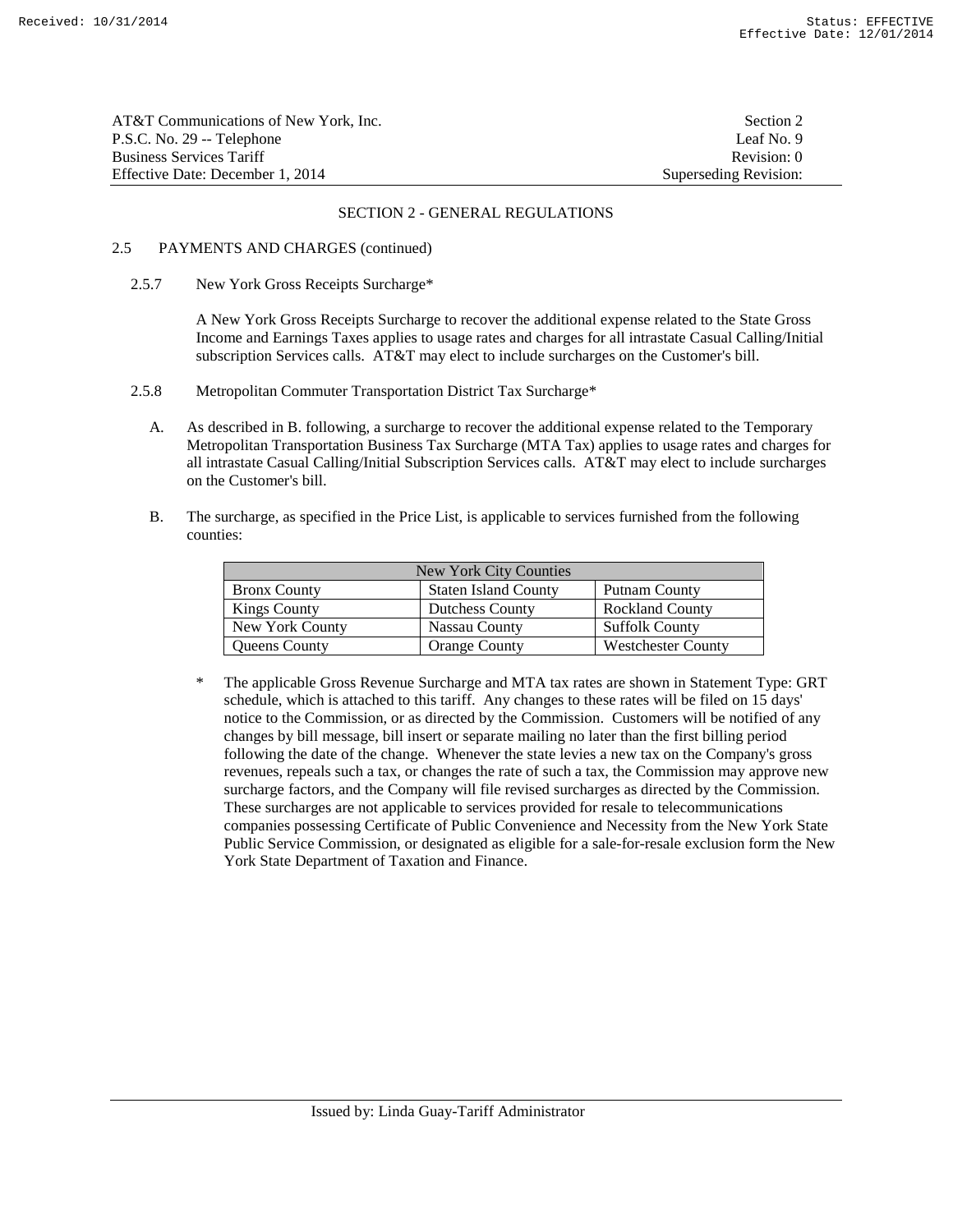| AT&T Communications of New York. Inc. | Section 2             |
|---------------------------------------|-----------------------|
| P.S.C. No. 29 -- Telephone            | Leaf No. 10           |
| <b>Business Services Tariff</b>       | Revision: 0           |
| Effective Date: December 1, 2014      | Superseding Revision: |

### 2.5 PAYMENTS AND CHARGES (continued)

### 2.5.9 New York State Universal Service Fund Surcharge

 The New York Public Service Commission (NYPSC) issued its Order in Case 09-M0527 allowing the New York State Universal Service Fund assessments to be flowed through to the end user. The New York State Universal Service Fund Surcharge is applied to the customer's total monthly net long distance charges for telecommunications services, in addition to other monthly rates and charges set forth in this tariff. If the Company has collected its annually assessed amount prior to the end of the calendar year, as determined by the Fund Administrator, it will suspend collection of these surcharges for the remainder of that year, subject to any subsequent adjustment necessitated by the NYPSC Order.

For surcharge, refer to Statement Type: GRT schedule, which is attached to this tariff.

## 2.5.10 Intrastate Access Recovery Charges

 An Intrastate Access Recovery Charges as specified in the Price List will be assessed to customers who subscribe to Casual Calling/Initial Subscription Services. This fee will be charged to all customers who incur at least \$0.01 of long distance usage or long distance charges on their monthly bill. Billed charges can be in the form of billed usage or a billed monthly fee. This fee does not apply to customers that subscribe to only AT&T Local Services.

The Intrastate Access Recovery Charges is:

|                                               | Rate       |         |
|-----------------------------------------------|------------|---------|
|                                               | $Minimum*$ | Maximum |
| Intrastate Access Recovery Charges, per month |            | \$6.00  |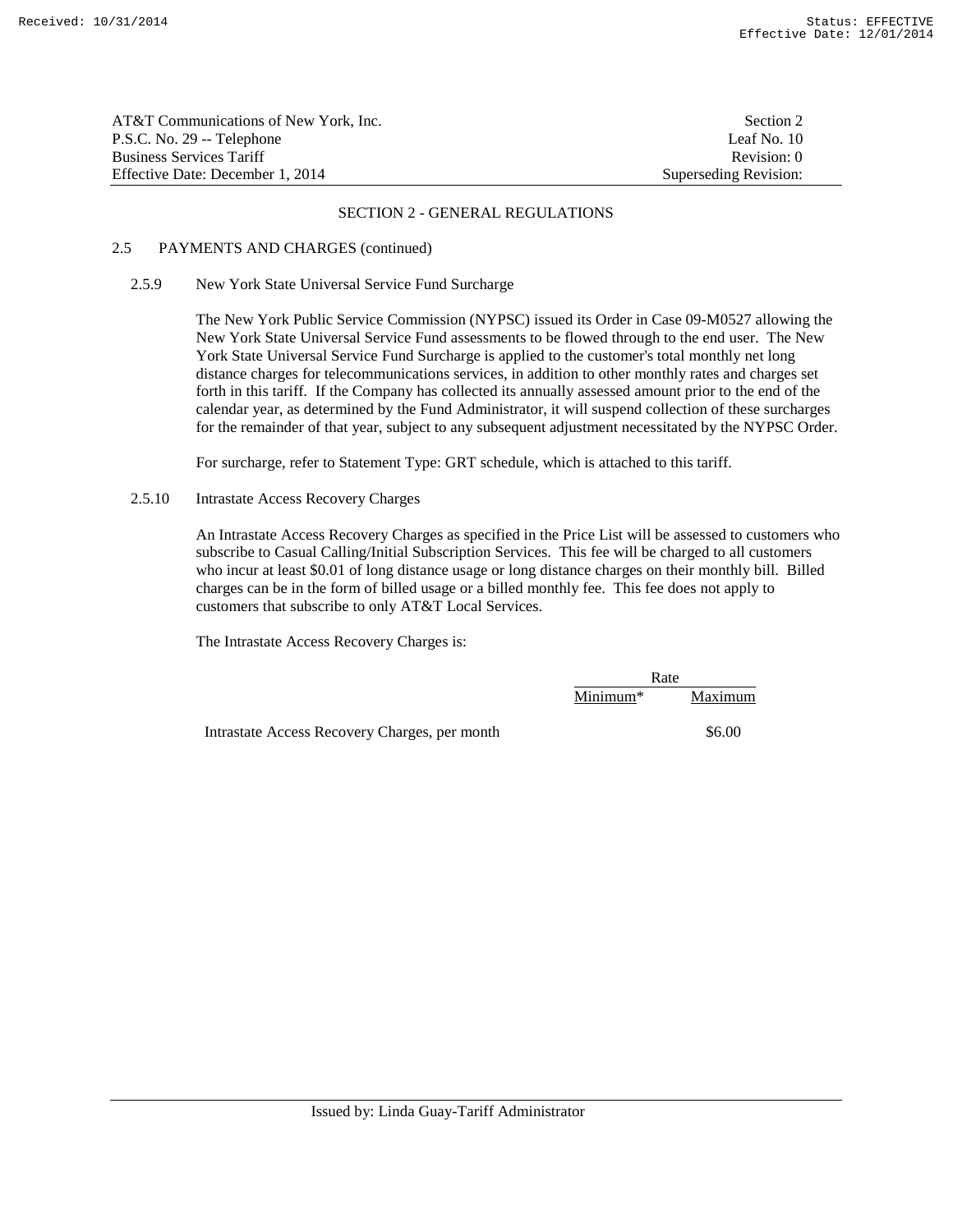| AT&T Communications of New York, Inc. | Section 2             |
|---------------------------------------|-----------------------|
| P.S.C. No. 29 -- Telephone            | Leaf No. 11           |
| Business Services Tariff              | Revision: 0           |
| Effective Date: December 1, 2014      | Superseding Revision: |

### 2.5 PAYMENTS AND CHARGES (continued)

### 2.5.11 Convenience Fee for Payment Made with a Company Representative

 A fee will apply for each instance of payment of outstanding charges when authorized by the subscriber by telephone (whether such telephone call was originated by the subscriber or by the Company) and when the method of payment would allow the payment to be immediately credited to the subscriber's account, such as payment via a credit card, an electronic check (eCheck), or any other discretionary type payment that may be accepted by the Company through such telephone contacts. This fee will not apply for payments taken directly by subscribers to authorized Company payment locations, payments mailed in, automatic funds transfers, payments through the Company Internet website and other conventional methods of payments. The subscriber would be informed of any applicable charges prior to processing the subscriber's request.

|                       | Rates      |                    |
|-----------------------|------------|--------------------|
| Per Telephone Request | $Minimum*$ | Maximum<br>\$10.00 |

See the Price List Section of this Tariff for current charge.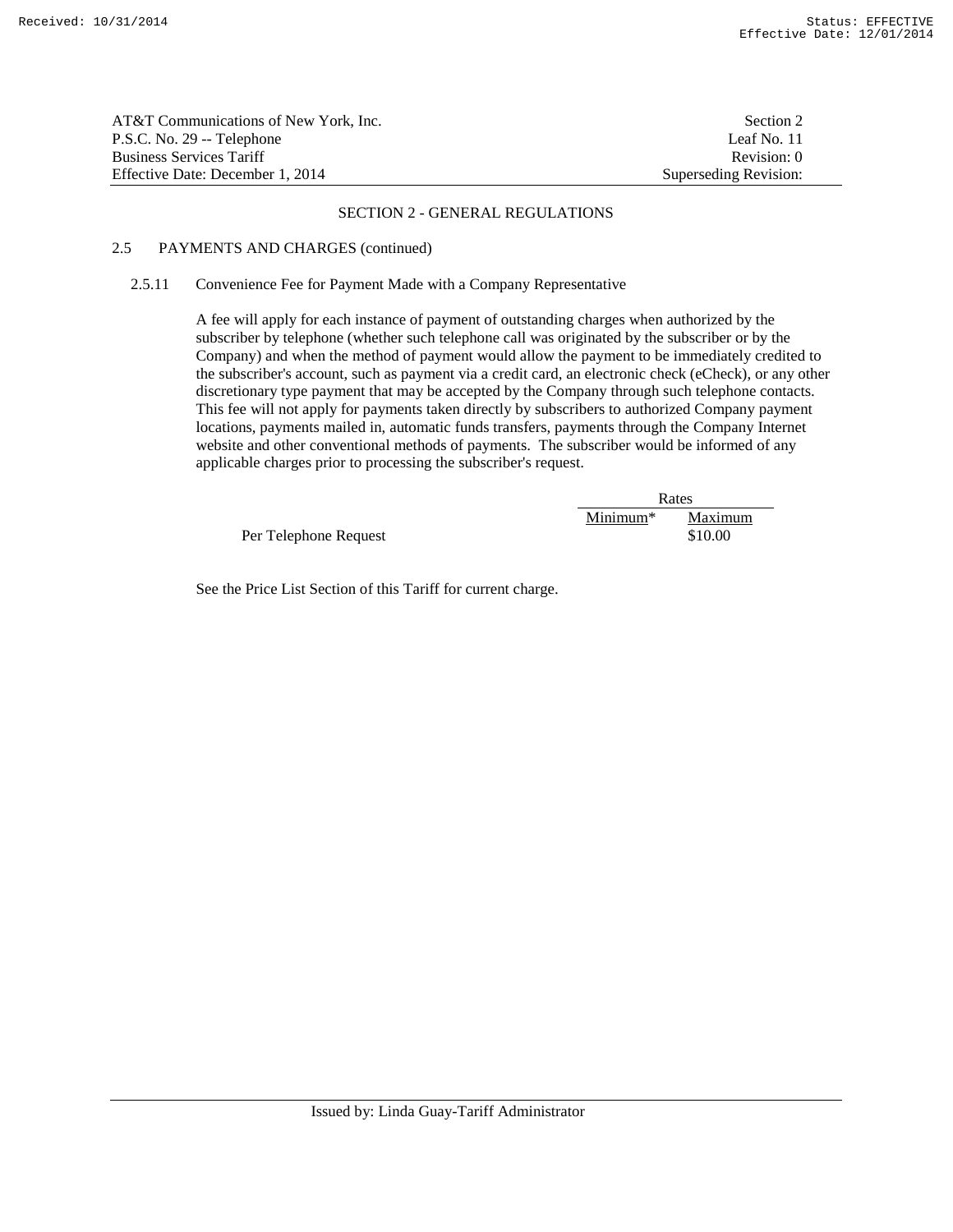AT&T Communications of New York, Inc.<br>
P.S.C. No. 29 -- Telephone Leaf No. 12 P.S.C. No. 29 -- Telephone Business Services Tariff Revision: 0<br>
Effective Date: December 1, 2014 Superseding Revision: 0 Effective Date: December 1, 2014

### SECTION 2 - GENERAL REGULATIONS

# 2.6 USE OF ANOTHER MEANS OF COMMUNICATIONS

### 2.6.1 General

 If the Customer elects to use another means of communication during the period of interruption, the Customer must pay the charges for the alternative service used.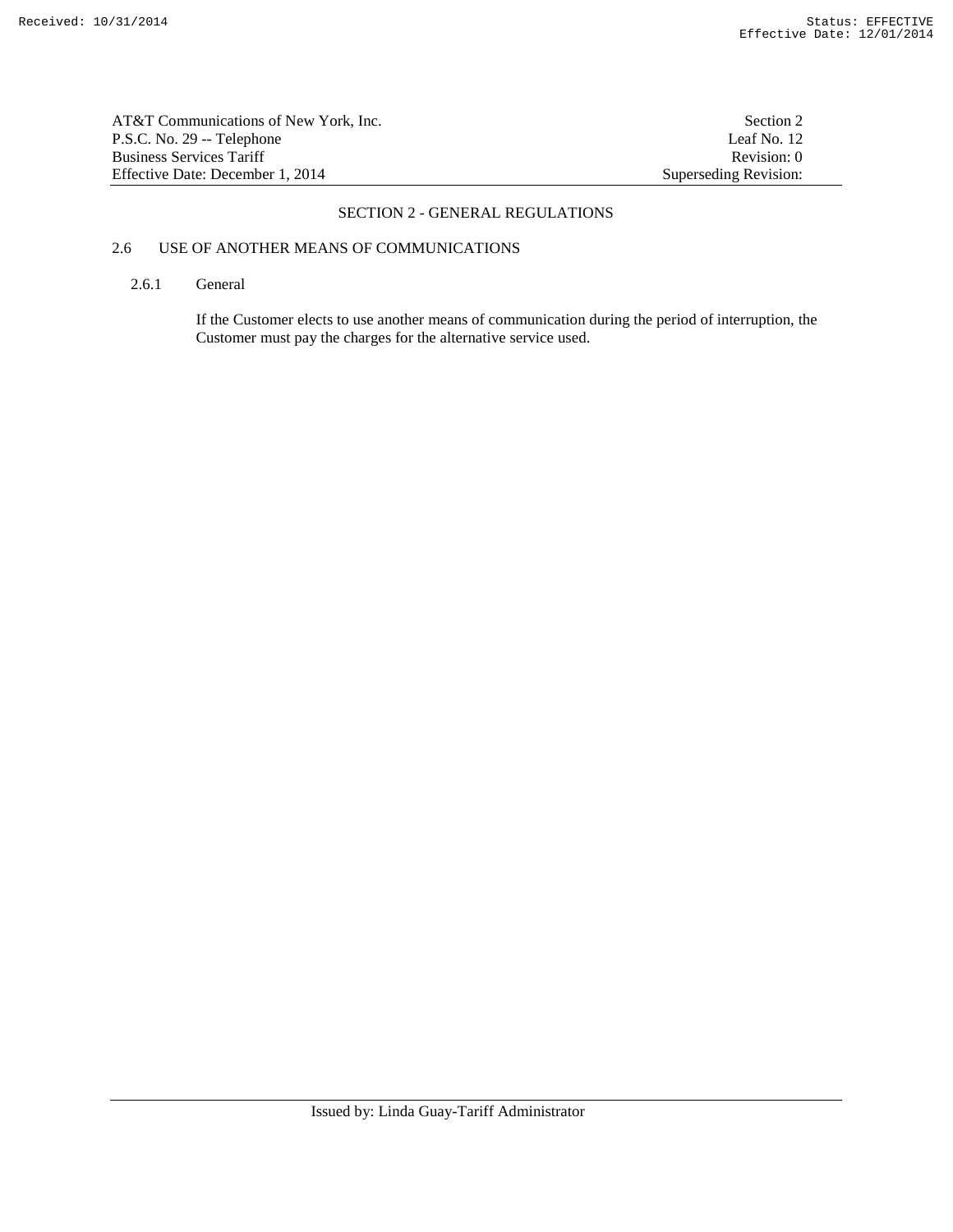| AT&T Communications of New York. Inc. | Section 2             |
|---------------------------------------|-----------------------|
| P.S.C. No. 29 -- Telephone            | Leaf No. 13           |
| Business Services Tariff              | Revision: 0           |
| Effective Date: December 1, 2014      | Superseding Revision: |

#### 2.7 CONNECTIONS

### 2.7.1 General

 When Customer equipment is connected to Casual Calling/Initial Subscription Services it must comply with Part 68 of the FCC's Rules and Regulations, 47 C.F.R. Part 68 (commonly known as the FCC's Registration Program). When any equipment or system which is not subject to Part 68 of the FCC's Rules and Regulations is connected, the Minimum Protection Criteria specified in this tariff must be met.

The Company is responsible for the quality of transmission from station to station.

## 2.7.2 Responsibilities of the Customer

 When Customer equipment or a Customer-provided communications system is connected to Casual Calling/Initial Subscription Services, the Customer assumes responsibility for the connection as follows:

A. Compatibility with Casual Calling/Initial Subscription Services

 The Customer is responsible for the compatibility of its equipment or system with Casual Calling/Initial Subscription Services. This responsibility applies at the initial installation and on a continuing basis as long as the connection is made.

B. Interference and Hazard

 The operating characteristics of the customer equipment or customer- provided communications system connected to Casual Calling/Initial Subscription Services must not interfere with, or impair, any of the services offered by this Company. In addition, they must not endanger the safety of Company employees or the public, damage or interfere with the proper functioning of Company equipment, or otherwise injure the public in its use of Casual Calling/Initial Subscription Services.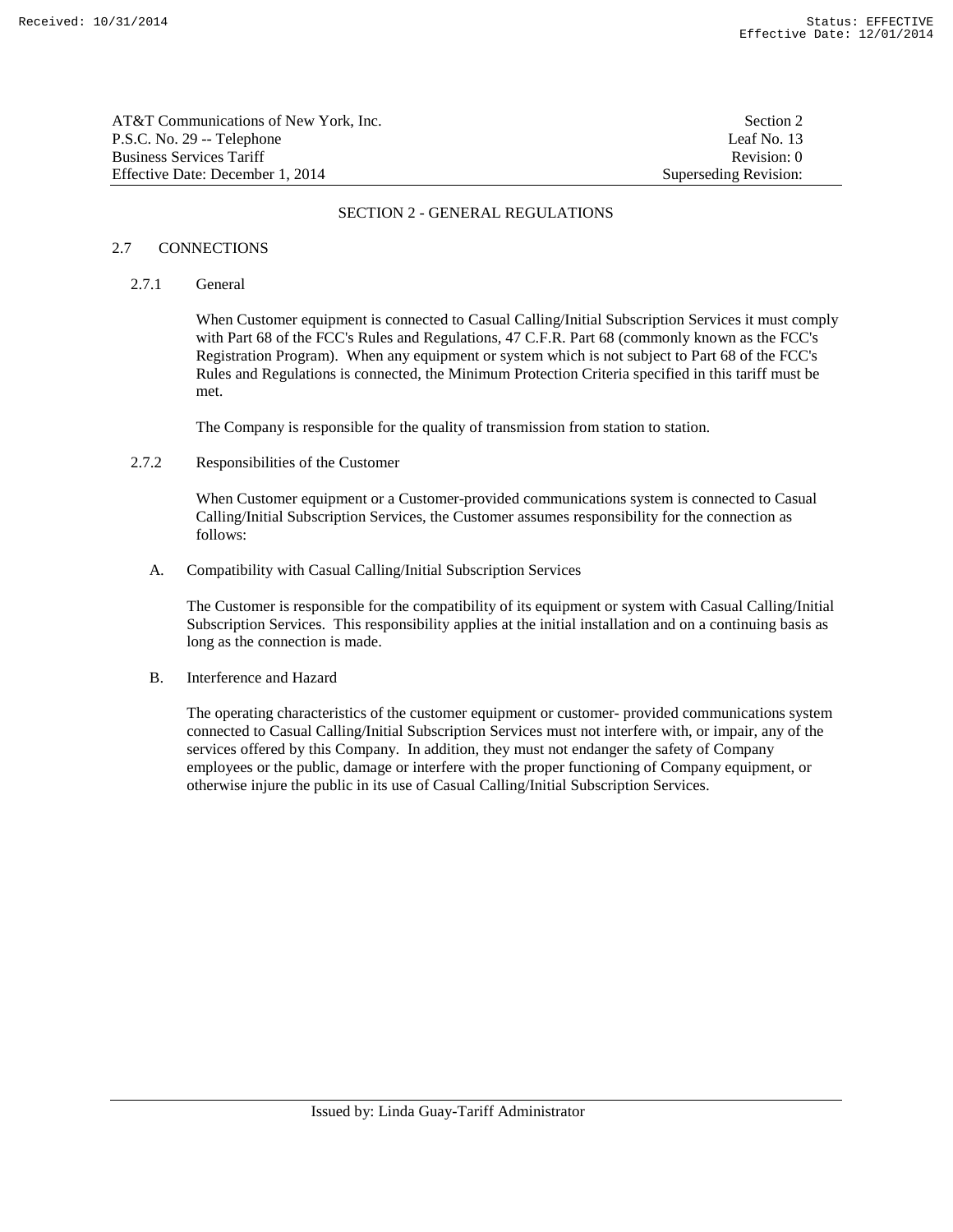| AT&T Communications of New York. Inc. | Section 2             |
|---------------------------------------|-----------------------|
| P.S.C. No. 29 -- Telephone            | Leaf No. 14           |
| <b>Business Services Tariff</b>       | Revision: 0           |
| Effective Date: December 1, 2014      | Superseding Revision: |

### 2.7 CONNECTIONS (continued)

### 2.7.2 Responsibilities of the Customer (continued)

C. Changes to Casual Calling/Initial Subscription Services

 The Company is not obligated to alter or modify Casual Calling/Initial Subscription Services because of additions or changes to Customer equipment or a Customer-provided communications system.

### D. Testing and Maintenance

 If a trouble condition occurs on an assembly, the Customer must determine whether the fault is in (1) the connected Customer equipment or Customer-provided communication system, or (2) Casual Calling/Initial Subscription Services. The Company will test and maintain only Casual Calling/Initial Subscription Services.

 The testing of Casual Calling/Initial Subscription Services will usually be made from a central office. The Company will not dispatch a repair person to a Customer's or User's premises if a trouble condition (or suspected trouble condition) exists on the local exchange service. The Customer is responsible for requesting such dispatch from the provider of the local exchange service. The Customer is also responsible for the payment of such provider's charges, if any, for the dispatch.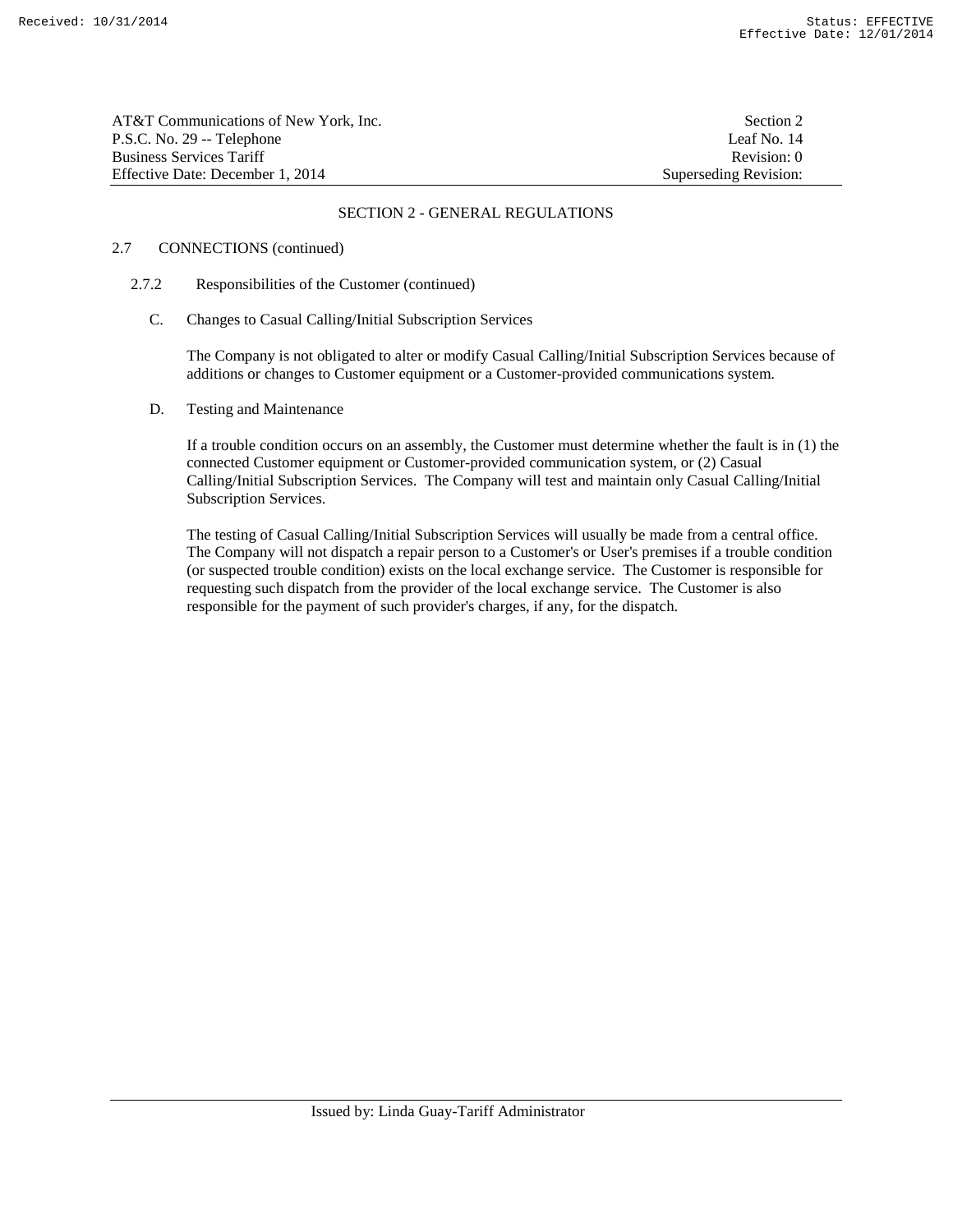AT&T Communications of New York, Inc. Section 2 P.S.C. No. 29 -- Telephone Leaf No. 15 Business Services Tariff **Revision:** 0 Effective Date: December 1, 2014 Superseding Revision:

## SECTION 2 - GENERAL REGULATIONS

## 2.7 CONNECTIONS (continued)

### 2.7.3 Responsibilities of the Company

A. General

 The Company will furnish and maintain its service components in a manner suitable for Casual Calling/Initial Subscription Services. The Company will make available information as required by Part 68 of the FCC's Rules and Regulations (e.g., the number of ringers that may be connected to a particular line). In addition, the Company will be responsible for the compatibility of its equipment or services with Casual Calling/Initial Subscription Services when such equipment or services are connected to Casual Calling/Initial Subscription Services at a central office.

B. Changes in Components, Operations, or Procedures

 The Company is not responsible to any party if a change in its Casual Calling/Initial Subscription Services components, operations, or procedures, which is consistent with the Registration Program: (1) affects any facilities, Customer equipment or Customer-provided communications systems provided by others in any way, or (2) requires the Customer-provided equipment to be modified in order to be used with Casual Calling/Initial Subscription Services. However, if such changes can be reasonably expected to materially affect the operating or transmission characteristics of Casual Calling/Initial Subscription Services or render any Customer equipment or Customer-provided communications system incompatible with Casual Calling/Initial Subscription Services, the Company will provide adequate notice, in writing, to allow the Customer an opportunity to maintain uninterrupted service.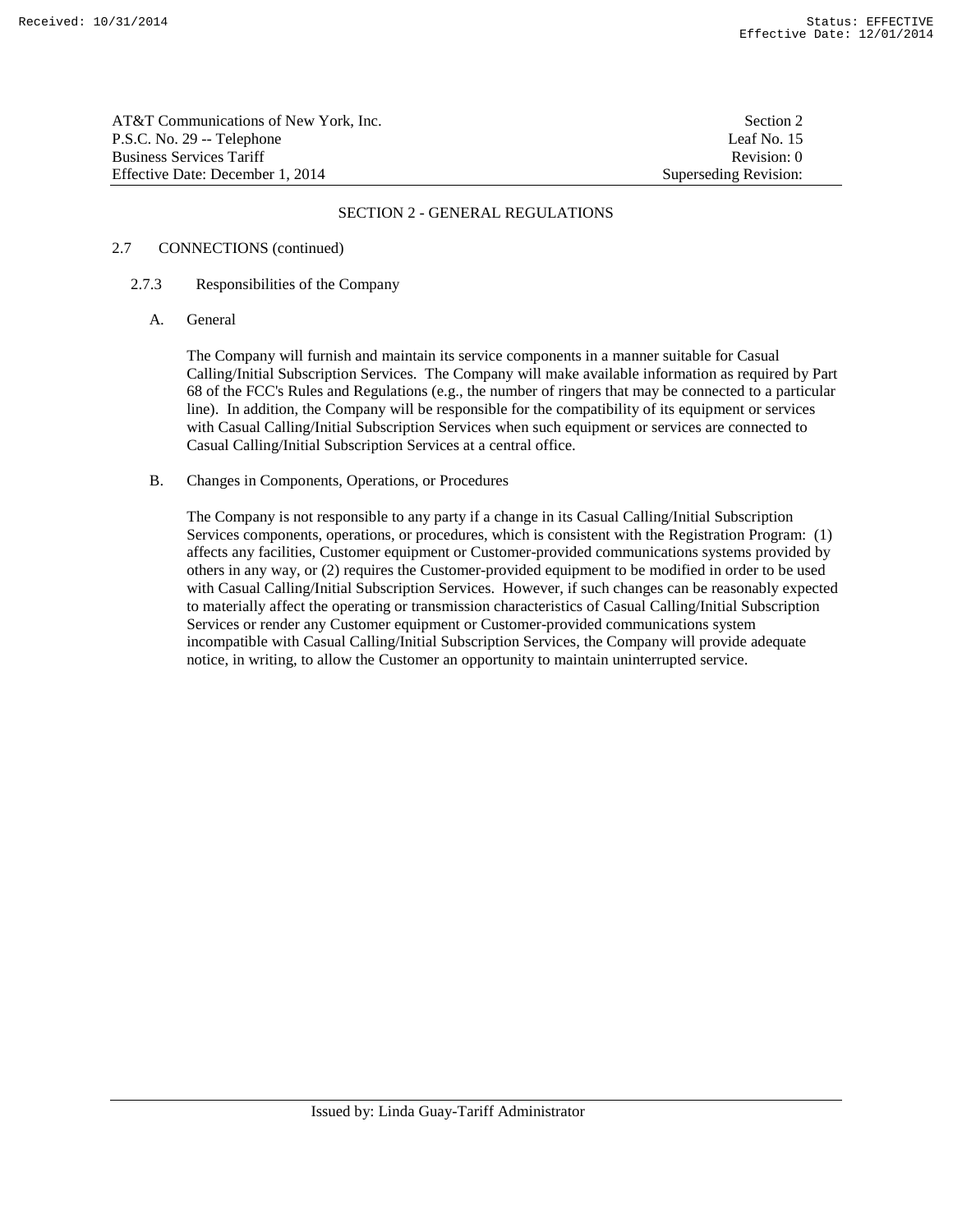| AT&T Communications of New York. Inc. | Section 2             |
|---------------------------------------|-----------------------|
| P.S.C. No. 29 -- Telephone            | Leaf No. 16           |
| <b>Business Services Tariff</b>       | Revision: 0           |
| Effective Date: December 1, 2014      | Superseding Revision: |

#### 2.7 CONNECTIONS (continued)

#### 2.7.4 Recording of Two-Way Telephone Conversations

 Casual Calling/Initial Subscription Services is not represented as adapted to the recording of two-way telephone conversations. However, voice recording equipment which is directly, acoustically or inductively connected with Casual Calling/Initial Subscription Services may be used for the recording of such conversations subject to the following regulations which have been adopted by the FCC:

### A. Recording Requirements

 The voice recording equipment must be arranged so that it can be connected or disconnected (or switched on or off) at the will of the Customer. In addition, one of the following conditions must apply:

- All parties to the telephone conversation must give their prior consent to the recording of the conversation, and the prior consent must be obtained in writing or be part of, and obtained at, the start of the recording, or
- A distinctive recorder tone, repeated at intervals of approximately fifteen seconds, is required to alert all parties when the recording equipment is in use. The distinctive recording tone can be provided as part of (1) the recording equipment, or (2) registered or grandfathered protective circuitry.

 A broadcast licensee shall be exempt from the above recording requirements provided at least one of the following requirements is met:

- The licensee informs each party to the call of its intent to broadcast the conversation; or
- Each party to the call is aware of the licensee's intent to broadcast the call; or
- Such awareness of the licensee's intent to broadcast the call may be reasonably imputed to the party.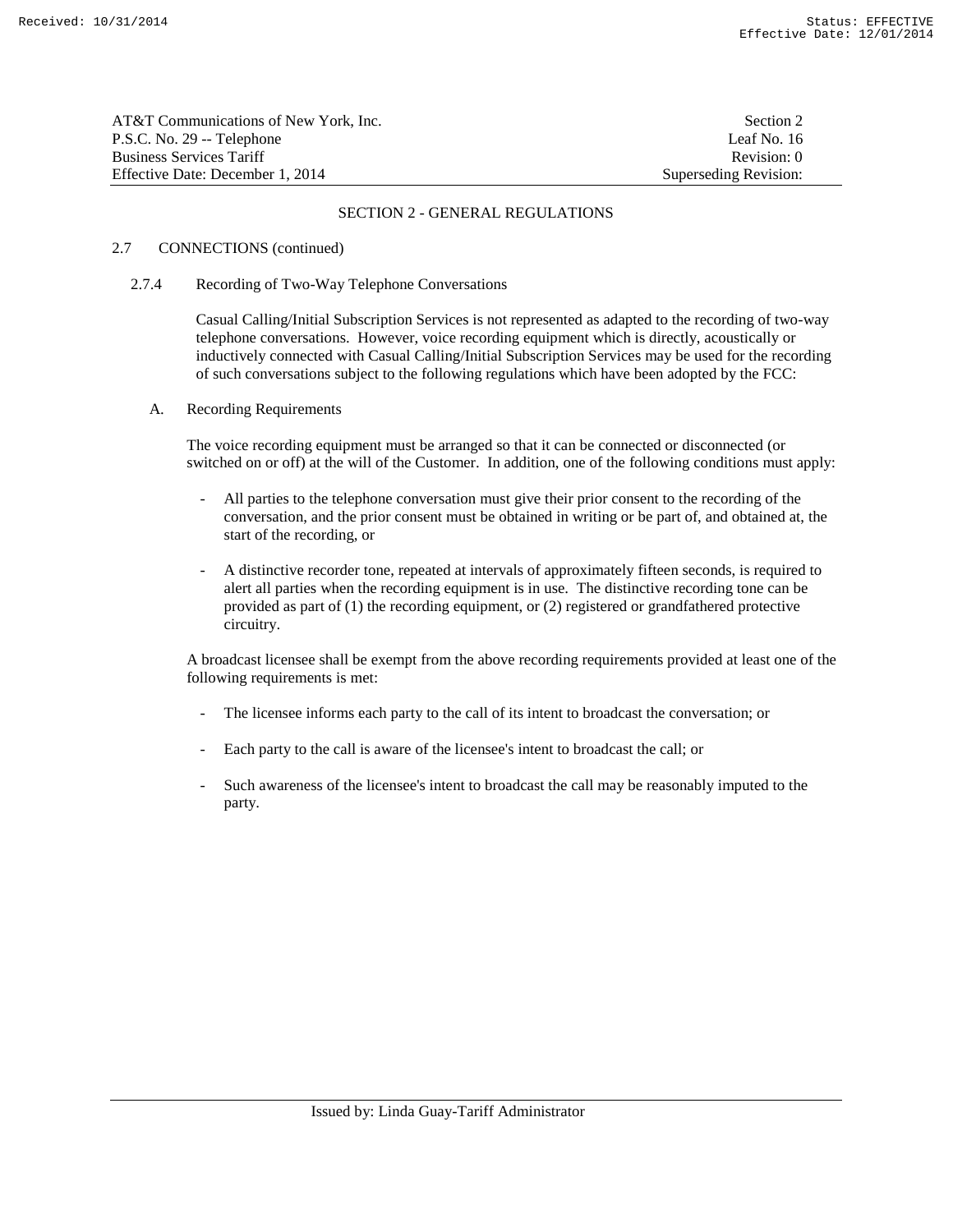| AT&T Communications of New York, Inc. | Section 2             |
|---------------------------------------|-----------------------|
| P.S.C. No. 29 -- Telephone            | Leaf No. 17           |
| <b>Business Services Tariff</b>       | Revision: 0           |
| Effective Date: December 1, 2014      | Superseding Revision: |

### 2.7 CONNECTIONS (Cont'd)

### 2.7.4 Recording of Two-Way Telephone Conversations (continued)

B. Exceptions

The FCC has established the following exceptions to the foregoing requirements:

- 1. Recordings made of incoming calls to telephone numbers publicized for emergencies involving health or safety of life and property (e.g., emergency situations involving fire, health care, police, public utilities and emergency road service) and outgoing calls made in immediate response to such calls. Included in this exception are:
	- a. Recordings made at the United States Department of Defense Command Centers of emergency communications transmitted over the Department of Defense's private line system when connected to Casual Calling/Initial Subscription Services.
	- b. Recordings made by the United States Nuclear Regulatory Commission of the Department of Energy with respect to the telephone systems located at its Operations Center.
- 2. Recordings of calls made for patently unlawful purposes, such as bomb threats, kidnap ransom requests and obscene telephone calls. Outgoing calls made in immediate response to such calls are also excepted. Included in this exception are:
	- a. Recordings made by the United States Secret Service of the Department of the Treasury for recording of two-way telephone conversations which concern the safety and security of the person of the President of the United States, members of his or her immediate family, or the White House and its grounds.
- 3. Recordings of calls made by Federal, State or local law enforcement authorities, or federal intelligence authorities, acting under color of law.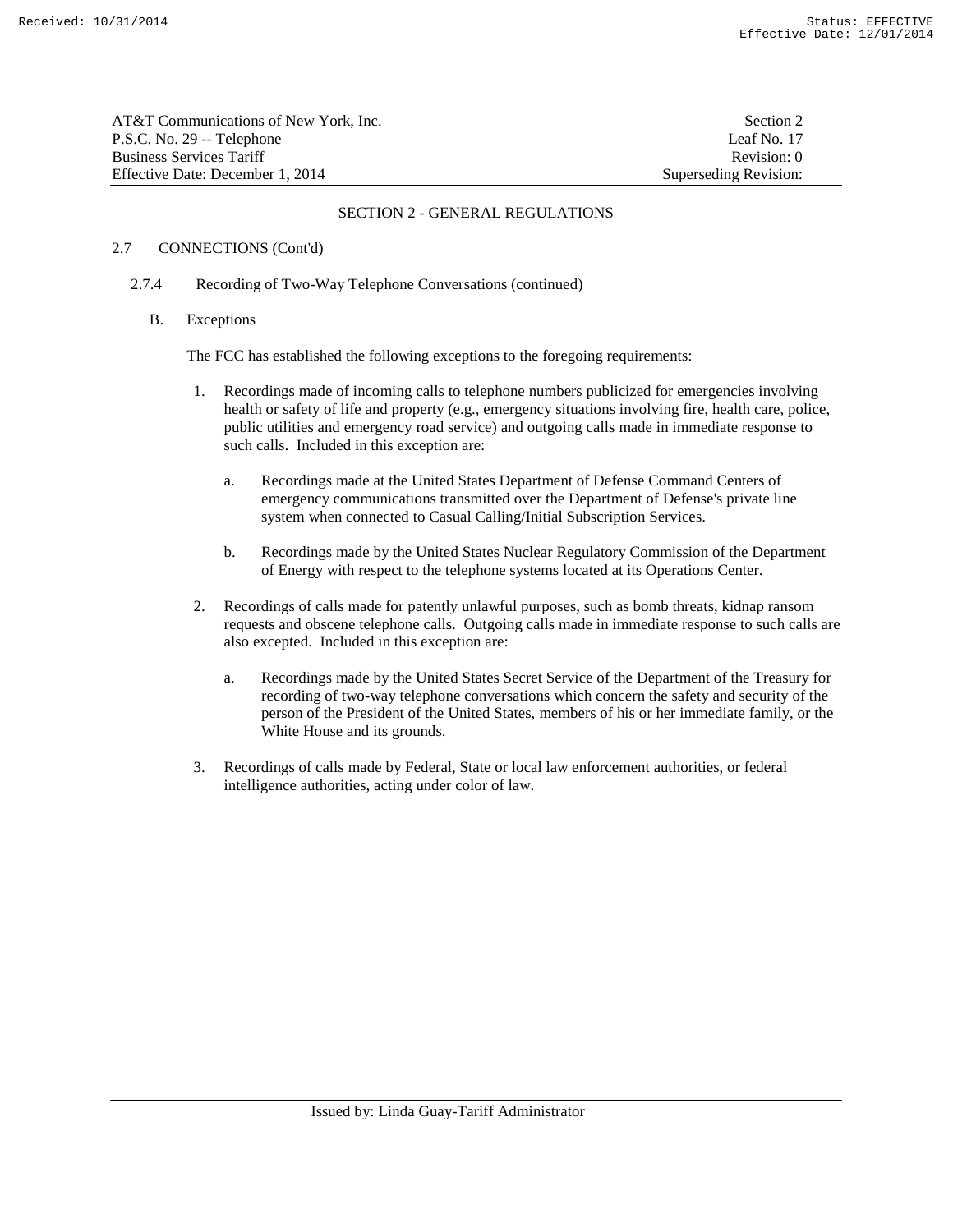AT&T Communications of New York, Inc. Section 2 P.S.C. No. 29 -- Telephone Leaf No. 18 Business Services Tariff **Revision:** 0 Effective Date: December 1, 2014 Superseding Revision:

## SECTION 2 - GENERAL REGULATIONS

## 2.7 CONNECTIONS (continued)

### 2.7.5 Minimum Protection Criteria

A. General

 Minimum Protection Criteria have been specified so that Company personnel, equipment, and services will be protected from the harmful effects of signal power overload, hazardous voltages and longitudinal imbalance. Minimum Protection Criteria applies to the direct electrical, acoustic, or inductive connections of Customer equipment, test equipment and Customer-provided communications systems to the network.

B. All Connections

 Customer equipment, test equipment and Customer-provided communications systems connected to Casual Calling/Initial Subscription Services on a direct electrical basis or an acoustic or inductive basis, must comply with the following:

 1. To protect other Company services, it is necessary that the signal which is applied at the station meets the following limits: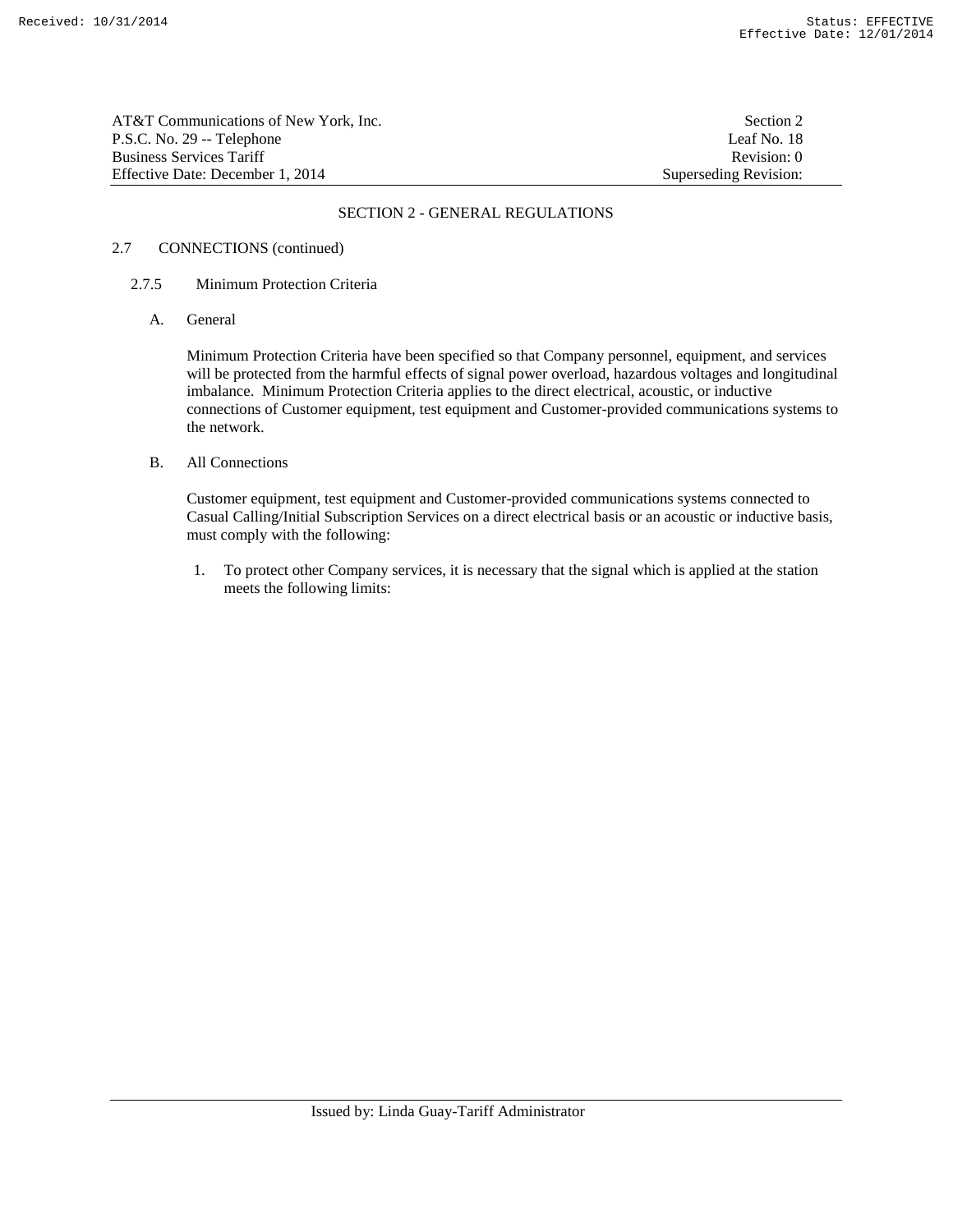AT&T Communications of New York, Inc. Section 2 P.S.C. No. 29 -- Telephone Leaf No. 19 Business Services Tariff **Revision:** 0 Effective Date: December 1, 2014 Superseding Revision:

#### SECTION 2 - GENERAL REGULATIONS

## 2.7 CONNECTIONS (continued)

- 2.7.5 Minimum Protection Criteria (continued)
	- B. All Connections (continued)
		- 1. (continued)
			- a. Metallic Voltage

(1) 4 kHz to 270 kHz

| Center Frequency (f) | Maximum Voltage in        | Terminating        |
|----------------------|---------------------------|--------------------|
| of 8 kHz Band        | All 8 kHz Bands           | Impedance          |
| 8 kHz to 12 kHz      | $-(6.4+12.6 \log f)$ dBV* | $300 \text{ ohms}$ |
| 12 kHz to 90 kHz     | $(23 - 40 \log f)$ dBV    | $135 \text{ ohms}$ |
| 90 kHz to 266 kHz    | - 55 dBV                  | $135 \text{ ohms}$ |

\* dBV =  $20 \log 10$  voltage in volts

- (2) The root-mean-square (RMS) value of the metallic voltage components in the frequency range of 270 kHz to 6 MHz shall, averaged over 2 microseconds, not exceed -15 dBV. This limitation applies with a metallic termination having an impedance of 135 ohms.
- b. Longitudinal Voltage
	- (1) 4 kHz to 270 kHz

| Center Frequency (f)<br>of 8 kHz Band | Maximum Voltage in<br>All 8 kHz Bands | Terminating<br>Impedance |
|---------------------------------------|---------------------------------------|--------------------------|
| 8 kHz to 12 kHz                       | $-(18.4+20 \log f)$ dBV*              | $500 \text{ ohms}$       |
| 12 kHz to 90 kHz                      | $(3 - 40 \log f)$ dBV                 | 90 ohms                  |
| 90 kHz to 266 kHz                     | $-62$ dBV                             | 90 ohms                  |

\* dBV =  $20 \log 10$  voltage in volts

 (2) The root-mean-square (RMS) value of the longitudinal voltage components in the frequency range of 270 kHz to 6 MHz shall, averaged over 2 microseconds, not exceed -30 dBV. This limitation applies with a longitudinal termination having an impedance of 90 ohms.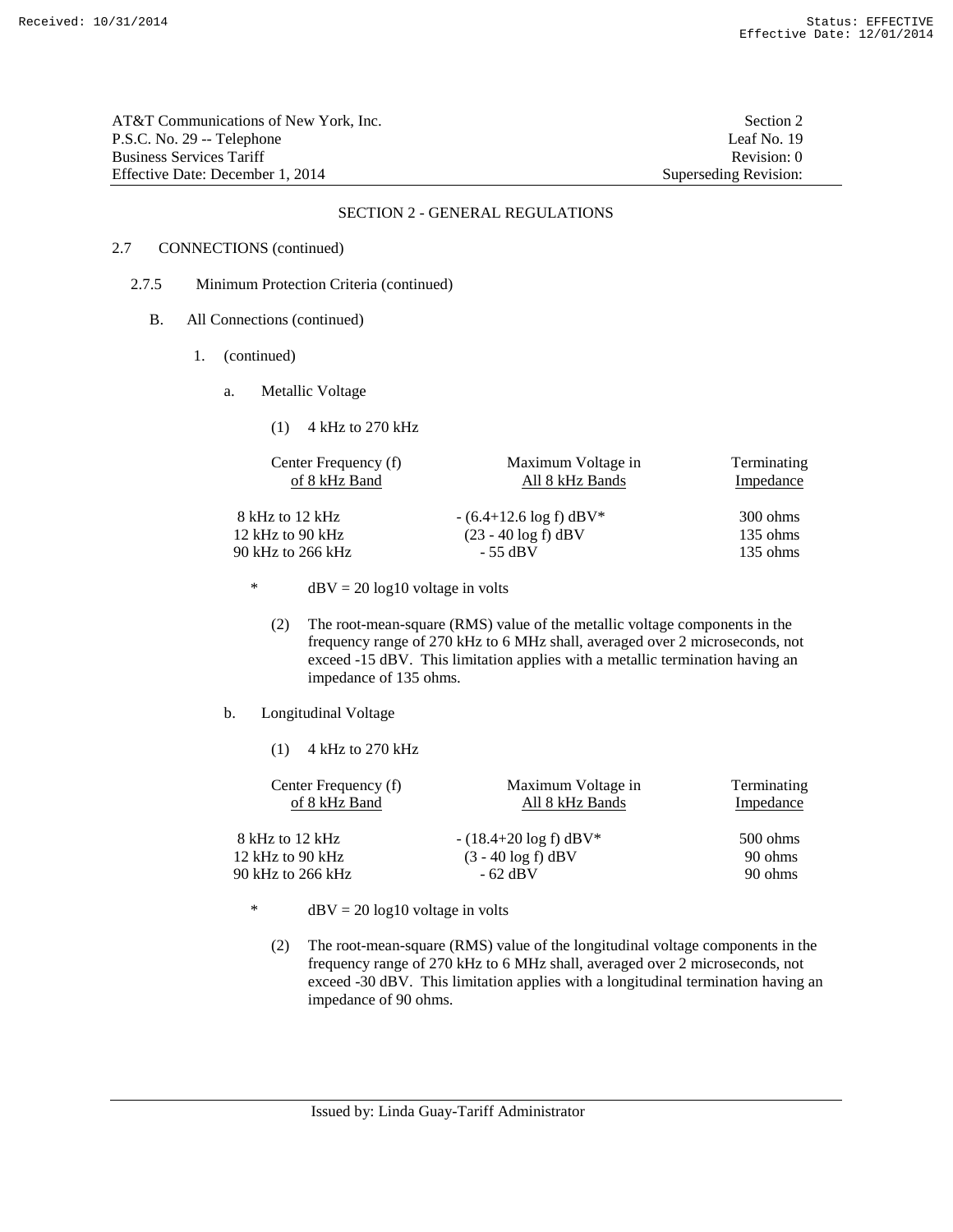| AT&T Communications of New York. Inc. | Section 2             |
|---------------------------------------|-----------------------|
| P.S.C. No. 29 -- Telephone            | Leaf No. 20           |
| Business Services Tariff              | Revision: 0           |
| Effective Date: December 1. 2014      | Superseding Revision: |

## 2.7 CONNECTIONS (continued)

### 2.7.5 Minimum Protection Criteria (continued)

- B. All Connections (continued)
	- 2. To prevent the interruption or disconnection of a Casual Calling/Initial Subscription Services calls, it is necessary that the signal power applied at the station be limited. Specifically, the signal at the station shall at no time have energy concentrated solely in the 2450 to 2750 Hz band. If there is signal power at the station in the 2450 to 2750 Hz band, it must not exceed the power present at the same time in the 800 to 2450 Hz band.

### C. Direct Electrical Connections

 In addition to the regulations in B. preceding, Customer equipment, test equipment and Customerprovided communications systems which are connected to Casual Calling/Initial Subscription Services on a direct electrical basis must comply with the following:

 1. To prevent excessive noise and crosstalk, it is necessary that the power of the signal presented at the AT&T central office not exceed 12dB below one milliwatt when measured over any three second interval. To ensure that this limit is not exceeded, the power of the signal which may be applied by the Customer equipment, test equipment, or Customer-provided communications system to the station will be specified for each Customer location. In no case shall the power exceed one milliwatt.

### D. Acoustic or Inductive Connections

 In addition to the regulations in B. preceding, Customer equipment and Customer-provided communications systems which are connected to Casual Calling/Initial Subscription Services on an acoustic or inductive basis must comply with the following:

 1. To prevent excessive noise and crosstalk, it is necessary that the power of the signal which is applied by the equipment to the station located on the Customer's or User's premises be limited so that the signal power does not exceed 9dB below one milliwatt when averaged over any threesecond interval. However, to permit each Customer, independent of distance from the serving office, to supply signal power at the serving office approximating 12dB below one milliwatt when averaged over any three-second interval, the Company, at the Customer's request, will specify, for each Customer location, the signal power at the station, which shall in no case exceed one milliwatt.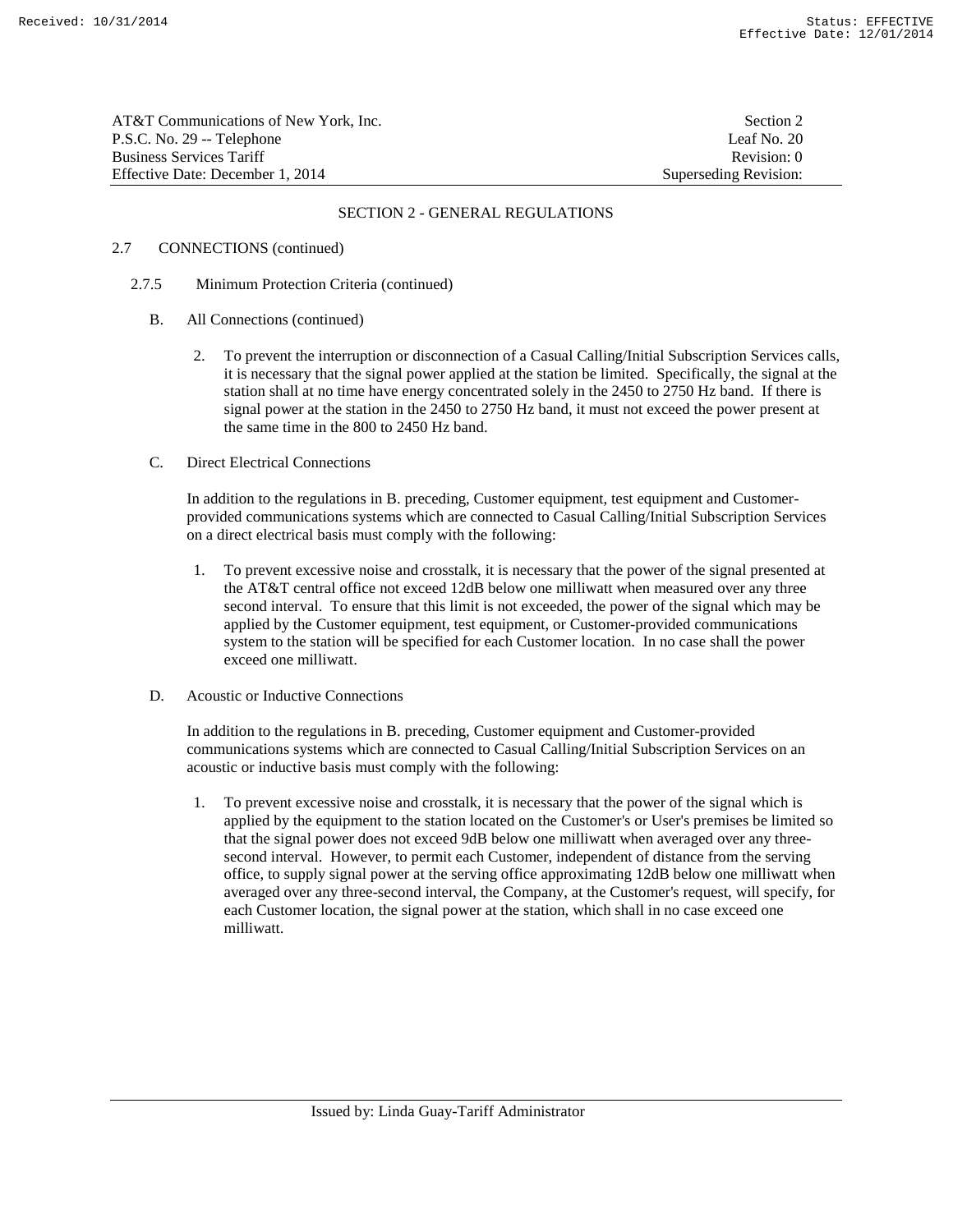| AT&T Communications of New York, Inc. | Section 2             |
|---------------------------------------|-----------------------|
| P.S.C. No. 29 -- Telephone            | Leaf No. 21           |
| <b>Business Services Tariff</b>       | Revision: 0           |
| Effective Date: December 1, 2014      | Superseding Revision: |

#### 2.7 CONNECTIONS (continued)

2.7.6 Connection to a Customer-Provided Communications System or to Service(s) Provided by Others

 Any system or service connected to Casual Calling/Initial Subscription Services offerings must be operated and maintained so it will work satisfactorily with Casual Calling/Initial Subscription Services. Connections to Casual Calling/Initial Subscription Services will be made in accordance with the following:

#### A. Answer Supervision

 Answer supervision must be provided when a Casual Calling/Initial Subscription Service offering is connected to switching equipment or a Customer-provided communications system which is not subject to Part 68 of the FCC Rules and Regulations, 47 C.F.R. Part 68. In such cases, the equipment or system must provide answer supervision so that the measure of chargeable time begins upon the delivery of the Casual Calling/Initial Subscription Service call to the switching equipment or to the equipment connected to the communications system and ends upon termination of the call by the calling party.

B. Minimum Protection Criteria

 The connection at the station used for Casual Calling/Initial Subscription Services must be made so that it continually complies with the specified Minimum Protection Criteria, Section 2.7.5 of this tariff.

C. Customer-Provided Communications System Failures

 When a Customer-provided communications system fails and the connection to Casual Calling/Initial Subscription Services is not through switching equipment, the Customer-provided communications system must be arranged to promptly return the Casual Calling/Initial Subscription Services to an idle (on-hook) state. In addition, the Customer must notify the Company when the Customer-provided communications system fails.

D. Use of Satellite Facilities

 If a Customer-provided communications system uses satellite facilities (directly or indirectly), and is connected to Casual Calling/Initial Subscription Services, there may be two or more satellite links involved in the combined connection. In such cases, the Company will not be responsible for any deterioration in transmission. It will continue to furnish Casual Calling/Initial Subscription Services using the service components that it considers to be appropriate.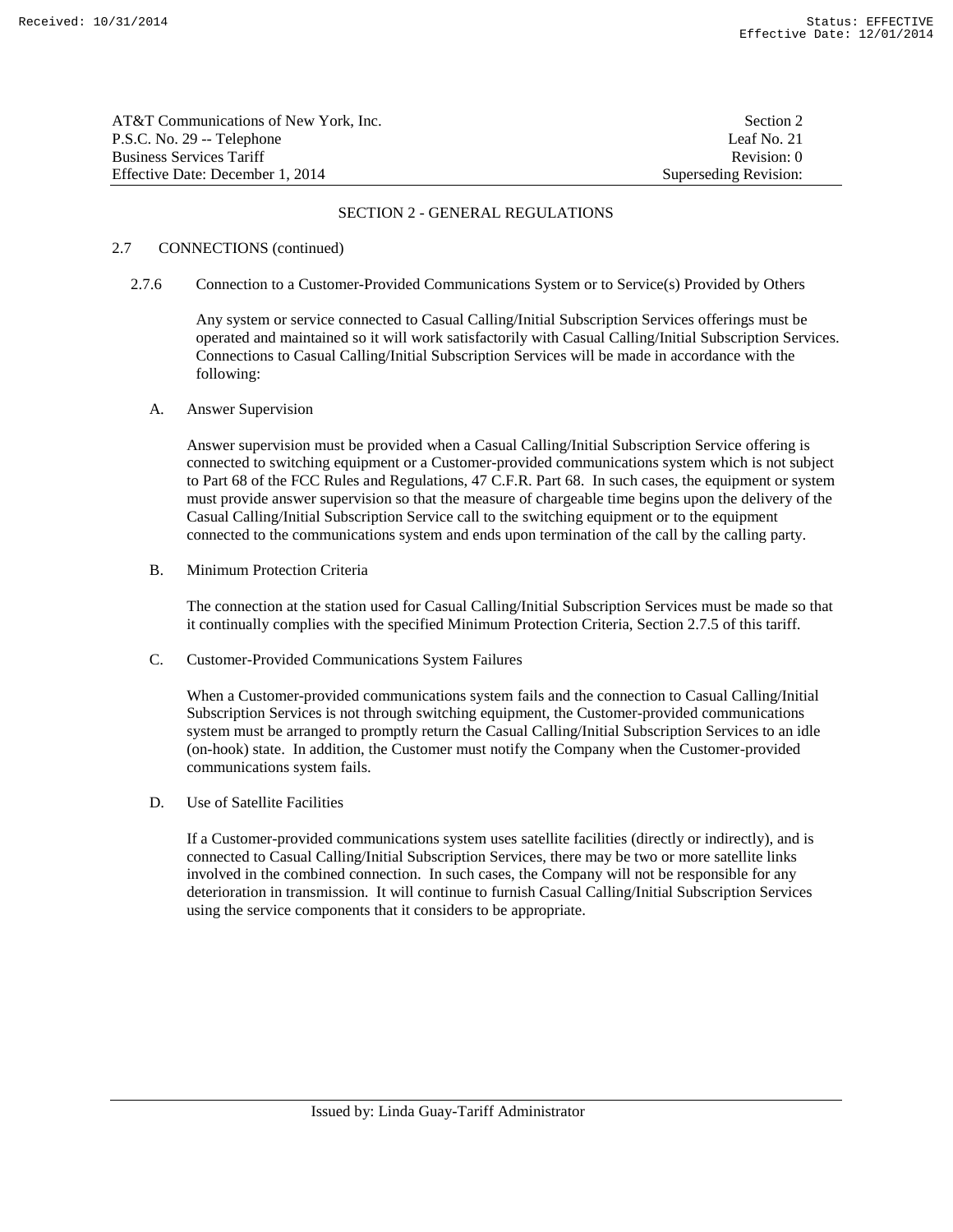| AT&T Communications of New York, Inc. | Section 2             |
|---------------------------------------|-----------------------|
| P.S.C. No. 29 -- Telephone            | Leaf No. 22           |
| <b>Business Services Tariff</b>       | Revision: 0           |
| Effective Date: December 1, 2014      | Superseding Revision: |

## 2.8 RATE DETERMINATION

The rate for a Casual Calling/Initial Subscription Services call is determined by factors such as:

- The distance between the rate centers of the originating (calling) station and the terminating (called) station; and, under certain conditions the distance between the V&H coordinates of an AT&T central office and the rate center of the called station.
- The time of day and the day of week
- The duration of the call.

 The specific factors which apply to a given Casual Calling/Initial Subscription Services call and their application are listed in the rate section applicable to that type of call. The regulations pertaining to those factors are as follows:

2.8.1 Time of Day and Day of Week

 The rate charged for a Casual Calling/Initial Subscription Services call is determined in part by the day of the week and time of day at the originating (calling) station or at the AT&T central office associated with the originating (calling) station using special access. Different rates may be applicable to a call at different times of the day and on certain days of the week as specified in the appropriate rate section for that call.

2.8.2 Determining the Chargeable Time of a Call

 The chargeable time for a Casual Calling/Initial Subscription Services call is determined by the duration of the call. Chargeable time includes the initial period plus the additional time involved, if any, and is determined as follows:

- A. On all calls, chargeable time begins when connection is established between the calling station and the called station.
- B. Chargeable time ends when the calling station hangs up. If the called station hangs up but the calling station does not, chargeable time ends when the connection is released either by automatic timing equipment in the telecommunications network or by the Company operator.
- C. Initial minute rates for all calls are one minute or any fraction thereof.
- D. All additional minute rates are for each additional minute or any fraction therof that the connection continues beyond the initial minute.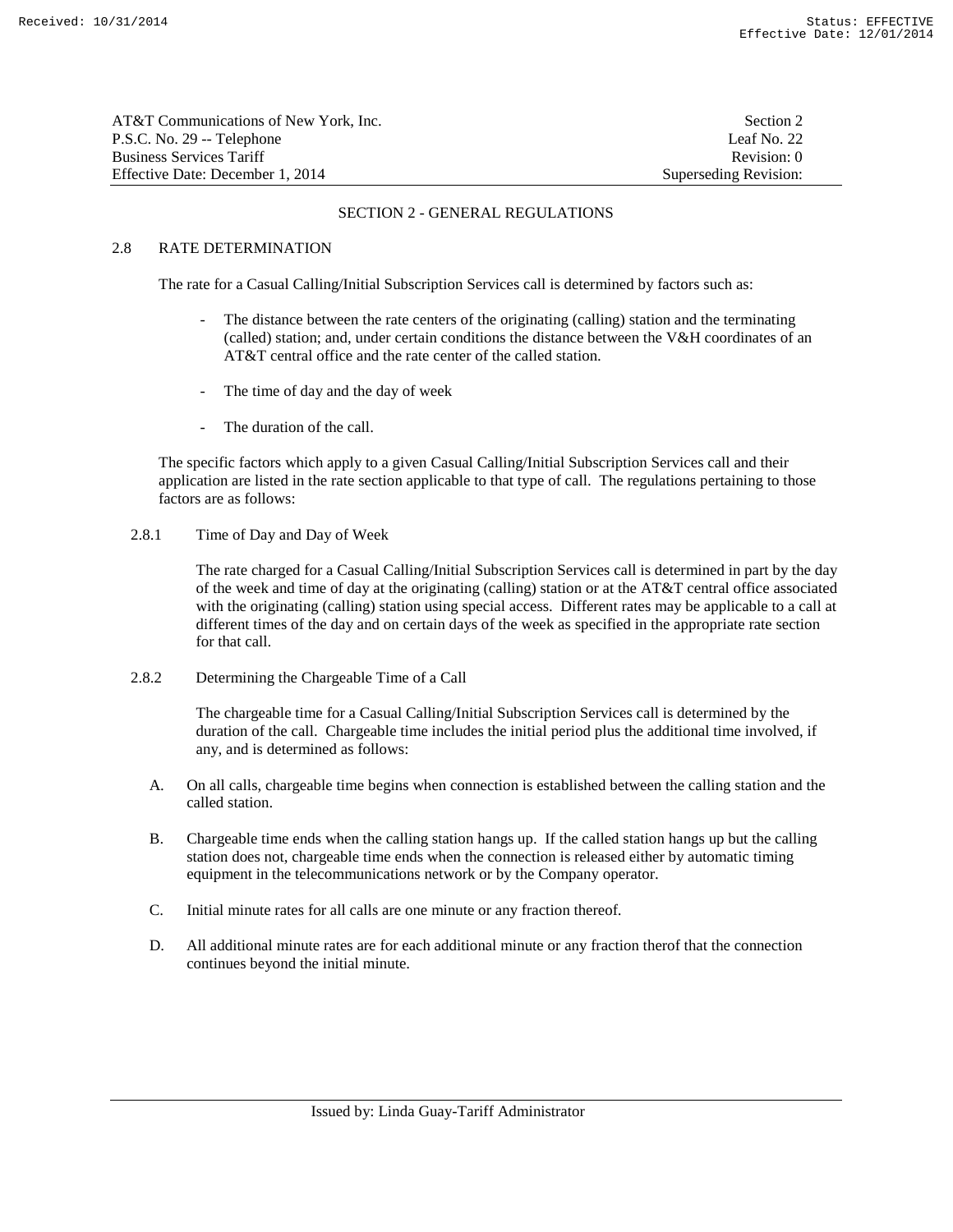| AT&T Communications of New York. Inc. | Section 2             |
|---------------------------------------|-----------------------|
| P.S.C. No. 29 -- Telephone            | Leaf No. $23$         |
| <b>Business Services Tariff</b>       | Revision: 0           |
| Effective Date: December 1, 2014      | Superseding Revision: |

### 2.8 RATE DETERMINATION (continued)

### 2.8.3 Determining the Applicable Rate in Effect

- A. When a Casual Calling/Initial Subscription call is established in one rate period and ends in another rate period, the rate in effect at the calling station applies to the portion of the call occurring within that rate period. When a unit of time is split between two rate periods, the rate applicable to that unit of time is based on the rate period in which it began.
- B. Chargeable time for a rate period (e.g.,  $8:00 \text{ AM} 5:00 \text{ PM}$ ) begins with the first stated hour (e.g.,  $8:00 \text{ AM}$ ) AM) and continues to, but does not include, the second stated hour (e.g., 5:00 PM).
- C. Prices are quoted in terms of Initial and additional period for Day (Rate Period 1), Evening (rate Period 2) and Night/Weekend (Rate Period 3) time periods in the Price list.

#### Rate Period Table

|                             | <b>MON</b>                                  | <b>TUES</b> | <b>WED</b> | <b>THUR</b> | <b>FRI</b> | <b>SAT</b> | <b>SUN</b> |
|-----------------------------|---------------------------------------------|-------------|------------|-------------|------------|------------|------------|
| 8:00 AM<br>to<br># 5:00 PM  | DAY RATE PERIOD (RATE PERIOD 1)             |             |            |             |            |            |            |
| 5:00 PM<br>tο<br>#11:00 PM  | EVENING RATE PERIOD (RATE PERIOD 2)         |             |            |             |            |            | <b>EVE</b> |
| 11:00 PM<br>to<br># 8:00 AM | NIGHT & WEEKEND RATE PERIOD (RATE PERIOD 3) |             |            |             |            |            |            |

# to, but not including

#### 2.8.4 Use of Casual Calling/Initial Subscription Services for Resale or Shared Use

 When Casual Calling/Initial Subscription Services are resold or shared, the Customer may advise its User that a portion of the Customer's service is provided by this Company. However, the Customer shall not represent that this Company jointly participates in the provision of the Customer's services.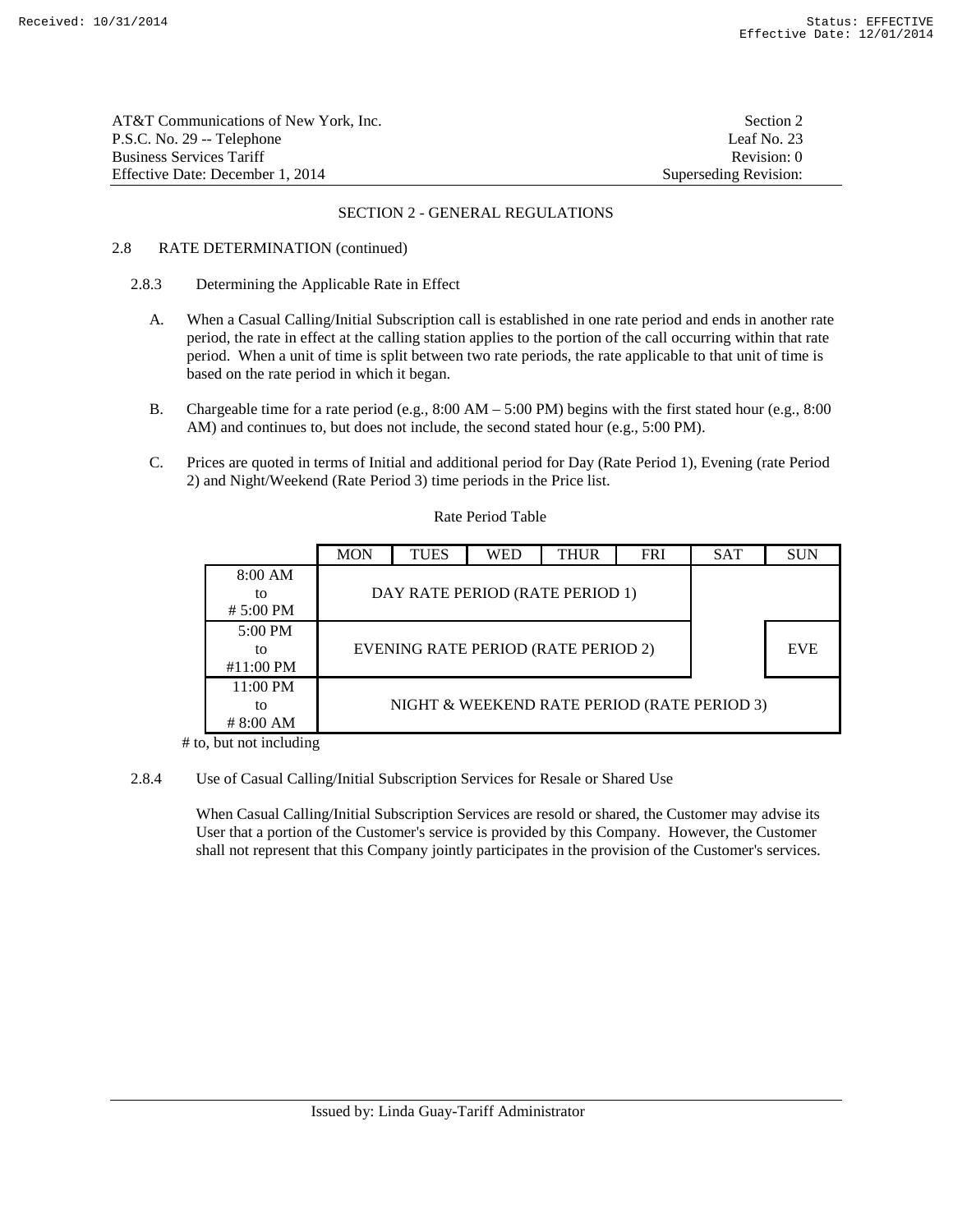| AT&T Communications of New York. Inc. | Section 2             |
|---------------------------------------|-----------------------|
| P.S.C. No. 29 -- Telephone            | Leaf No. $24$         |
| <b>Business Services Tariff</b>       | Revision: 0           |
| Effective Date: December 1, 2014      | Superseding Revision: |

### 2.9 VIOLATION OF REGULATIONS

### 2.9.1 General

 The Company may take immediate action to protect its services or interests when certain regulations contained in this tariff are violated. The specific regulations involved and the action(s) which will be taken by this Company are as specified in 2.9.2 and 2.9.3 following.

### 2.9.2 Interference, Impairment or Improper Use

The Company may temporarily restrict service immediately when the Customer:

- circumvents the Company's ability to charge for its services as specified in Section 2.2.3.B. (Fraudulent Use) preceding, or
- causes directly or indirectly an immediate harm to the Casual Calling/Initial Subscription Services network or other Company services as specified in Section 2.7.5 (Minimum Protection Criteria).

 In such cases, the Company will make a reasonable effort to give the Customer prior notice before restricting service.

When a violation results in a denial for additional service and/or restriction of service, the denial and/or restriction will be removed when the Customer is in compliance with the regulation and so advises the Company.

#### 2.9.3 Nonpayment of Charges

 The Company may deny and/or restrict Casual Calling/Initial Subscription Services for nonpayment of charges due as specified in section 2.5.4 (Payment of Charges) preceding. A written notice will be sent to the Customer at least five days in advance of the restriction and/or denial of Casual Calling/Initial Subscription Services. Upon payment of charges the restriction and/or denial of Casual Calling/Initial Subscription Services will be removed.